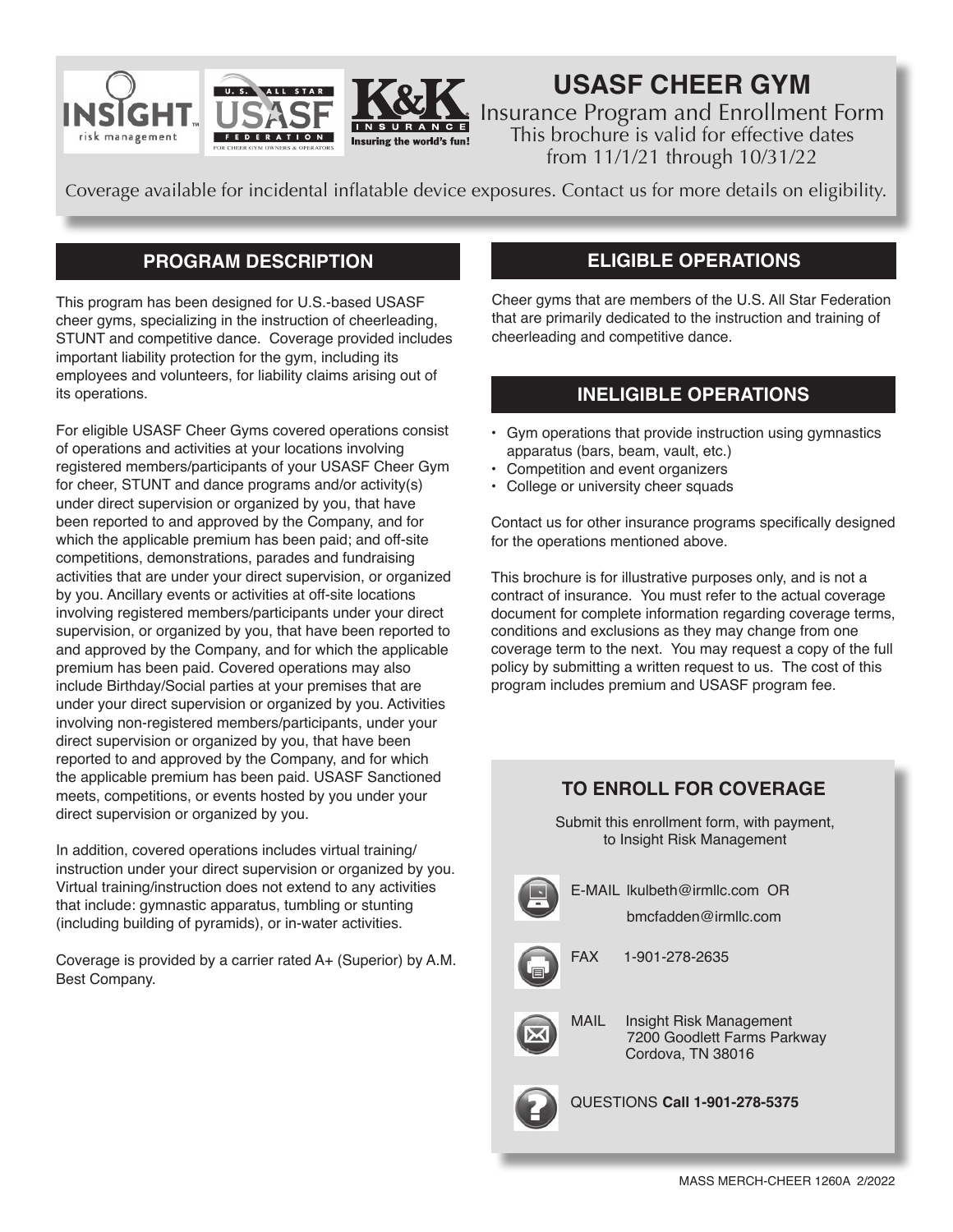| <b>COVERAGES AND LIMITS</b>                                                         |                    |                          |                    |                         |  |  |  |
|-------------------------------------------------------------------------------------|--------------------|--------------------------|--------------------|-------------------------|--|--|--|
| <b>Coverages</b>                                                                    | <b>Option 1</b>    | <b>Option 2</b>          | <b>Option 3</b>    | <b>Option 4</b>         |  |  |  |
| Each Occurrence                                                                     | \$                 | $\$\$                    | $\$\$              | \$                      |  |  |  |
|                                                                                     | 1,000,000          | 1,000,000                | 2,000,000          | 2,000,000               |  |  |  |
| General Aggregate                                                                   | \$                 | \$                       | 5,000,000          | 5,000,000               |  |  |  |
|                                                                                     | 5,000,000          | 5,000,000                | \$                 | \$                      |  |  |  |
| (Other than Products-completed Operations)                                          | (per location)     | (per location)           | (per location)     | (per location)          |  |  |  |
| Products-completed Operations Aggregate                                             | \$                 | \$                       | \$                 | \$                      |  |  |  |
|                                                                                     | 1,000,000          | 1,000,000                | 2,000,000          | 2,000,000               |  |  |  |
| Personal and Advertising Injury                                                     | \$                 | \$                       | \$                 | \$                      |  |  |  |
|                                                                                     | 1,000,000          | 1,000,000                | 2,000,000          | 2,000,000               |  |  |  |
| Damage to Premises Rented to You (Fire Legal Liability)                             | \$                 | \$                       | \$                 | \$                      |  |  |  |
|                                                                                     | 1,000,000          | 1,000,000                | 1,000,000          | 1,000,000               |  |  |  |
| Medical Expense (other than participants)                                           | \$                 | \$                       | \$                 | \$                      |  |  |  |
|                                                                                     | 5,000              | 5,000                    | 5,000              | 5,000                   |  |  |  |
| Hired Auto and Employers' Nonownership Liability                                    | \$                 | 1,000,000                | 2,000,000          | 2,000,000               |  |  |  |
| (not provided while in Hawaii)                                                      | 1,000,000          | \$                       | \$                 | \$                      |  |  |  |
| <b>Professional Liability</b>                                                       | \$                 | \$                       | \$                 | \$                      |  |  |  |
|                                                                                     | 1,000,000          | 1,000,000                | 2,000,000          | 2,000,000               |  |  |  |
| Legal Liability to Participants                                                     | \$                 | \$                       | \$                 | \$                      |  |  |  |
|                                                                                     | 1,000,000          | 1,000,000                | 2,000,000          | 2,000,000               |  |  |  |
| Medical Payments for Participants (excess)                                          | \$                 | \$                       | \$                 | \$                      |  |  |  |
|                                                                                     | 25,000             | 150,000                  | 25,000             | 150,000                 |  |  |  |
|                                                                                     | \$100.00 per claim | \$250.00 per claim       | \$100.00 per claim | \$250.00 per claim      |  |  |  |
|                                                                                     | deductible applies | deductible applies       | deductible applies | deductible applies      |  |  |  |
| Brain Injury limit/Aggregate limit                                                  |                    | 1,000,000 / \$ 1,000,000 |                    | 1,000,000 / \$1,000,000 |  |  |  |
| Loss Adjustment Expense limit/Aggregate limit                                       |                    | 1,000,000 / \$1,000,000  |                    | 1,000,000 / \$1,000,000 |  |  |  |
| Annual Cost (per student/member)                                                    |                    |                          |                    |                         |  |  |  |
| USASF Member Gym Plan includes STUNT - All                                          | \$                 | \$                       | \$                 | \$                      |  |  |  |
| Ages                                                                                | 25.21              | 26.91                    | 35.11              | 36.81                   |  |  |  |
| USASF Member Gym attending Non-USASF<br>sanctioned events                           | \$<br>37.15**      | N/A                      | N/A                | N/A                     |  |  |  |
| <b>Annual Minimum Cost</b>                                                          | \$530.00           | \$530.00                 | \$780.00           | \$780.00                |  |  |  |
| ** USASF Member Gyms attending Non-USASF sanctioned<br>events - annual minimum cost | \$780.00           | N/A                      | N/A                | N/A                     |  |  |  |

| · Contact us at 1-901-278-5375 if higher limits are needed · |
|--------------------------------------------------------------|
|--------------------------------------------------------------|

Coverage provided under this program includes:

**Commercial General Liability w/Broadening Endorsement** – coverage which protects the insured against liability claims for bodily injury and property damage arising out of premises, operations, products and completed operations, and personal and advertising injury. Additional coverages added with broadening endorsement are:

- Emergency Real Estate Consultant Fee \$25,000 Identity Theft Exposure \$25,000<br>• Key Individual Replacement Cost \$50,000 Lease Cancellation Moving Exper
- -
- 
- Key Individual Replacement Cost \$50,000 Lease Cancellation Moving Expense \$2,500 • Terrorism Travel Reimbursement - \$25,000
- 
- Workplace Violence Counseling \$25,000

**Legal Liability to Participants** – coverage which offers protection against bodily injury liability claims brought by persons participating in covered activities of your cheer gym operations.

**Professional Liability** – provides protection against claims that arise out of the rendering, or failure to render: instruction, demonstration, direction and/or advice relating to cheer, STUNT and/or competitive dance.

**Medical Payments for Participants** – coverage which pays the medical and dental expenses incurred by a "participant" when an accidental injury occurs while participating in your covered cheer operations. "Participant" means any person practicing, instructing or participating in any physical exercises or games, sports or athletic contests. Participant does not include any compensated member of your staff, including employees or independent contractors. The coverage is provided on an excess basis, responding after all other medical coverage available to the participant has been exhausted. If no other medical coverage exists, the coverage becomes primary. Subject to the limit selected, a \$100 or \$250 deductible applies to each claim, and the benefit period is two years from the date of the accident.

Medical Payments for Participants coverage is not extended to those non-registered members/participants of your hosted competition(s). (Note: You should require proof of medical payments for participants coverage being in place for all non-registered members/participants taking part in your hosted competition.)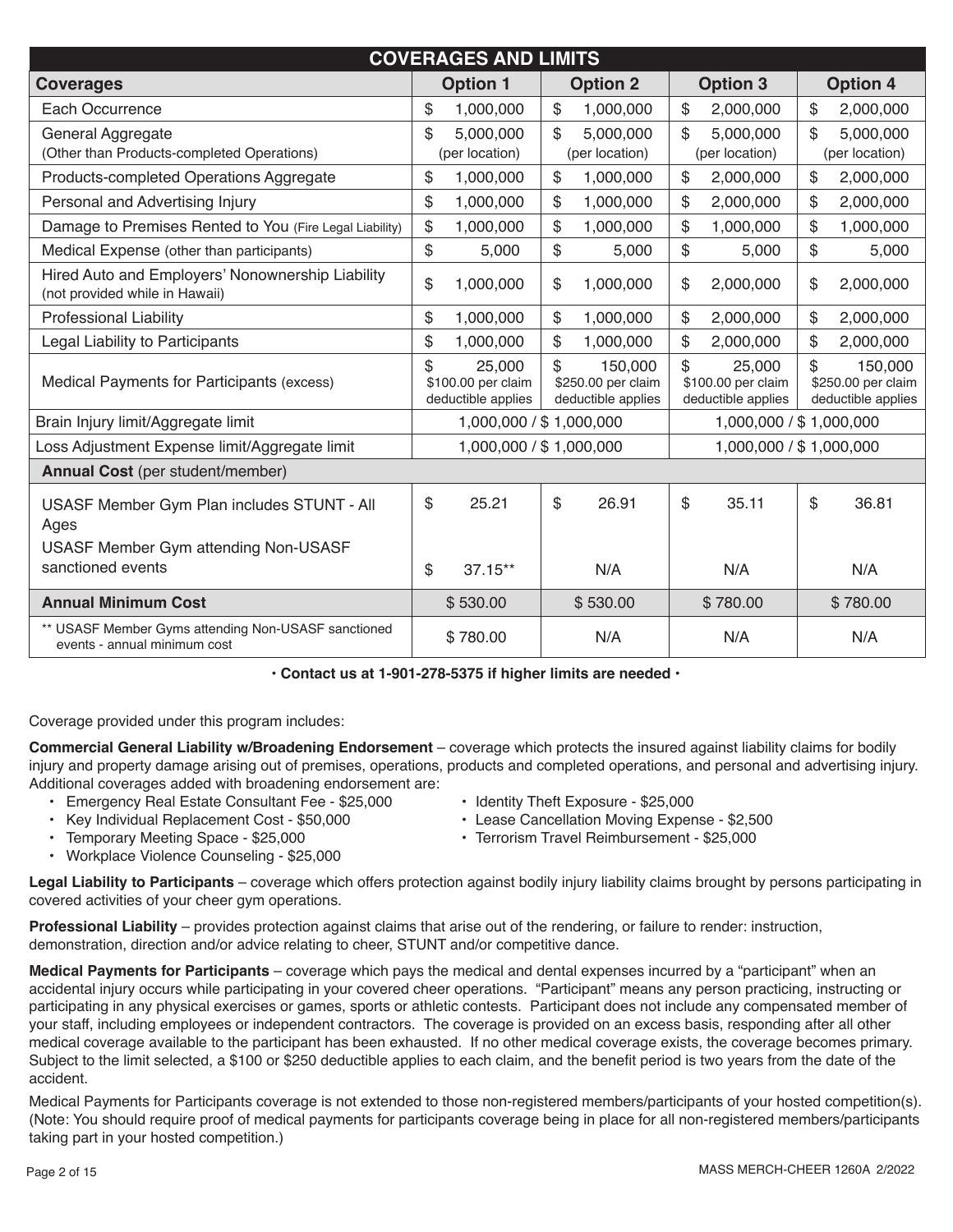# **COVERAGES AND LIMITS CONTINUED**

**Damage to Premises Rented to You** – This coverage is solely for the premises, and the contents of such premises, rented to you if the damage is caused by fire, lightning, explosion, smoke and leaks from sprinklers. Damage that is caused by something other than fire, lightning, explosion, smoke and leaks from sprinklers only applies to the premises, including the contents of such premises, rented to you for a period of 7 or fewer consecutive days.

**Hired Auto and Employers' Nonownership Liability** (not provided while in Hawaii) – coverage which protects the insured against liability claims arising out of the maintenance or use of motor vehicles hired or borrowed by the insured on a shortterm basis, as well as coverage for those autos your organization does not own, lease, hire, rent or borrow that are used in conjunction with your operations. Coverage does not extend to the transporting of participants or to those vehicles that are rented, hired or borrowed on a long-term basis.

**"Brain injury"** means concussion, chronic traumatic encephalopathy or any other injury to the brain and any symptoms, conditions, disorders and diseases, including death, resulting therefrom but only if such injury occurs as a result of specific events occurring during the policy period.

# **OPTIONAL COVERAGES AVAILABLE**

## **Subsidiary Activities Coverage**

Subsidiary activities are considered to be activities such as camps and/or clinics, dance programs and/or classes, trial classes or open gym and yoga and/or exercise classes at your cheer gym where participants in these activities are non-registered member participants or are participants that are required to have a separate registration/enrollment in order to participate in these activities. Coverage is excluded for non-registered participants or those participants that are required to have a separate registration/enrollment unless this optional coverage is purchased.

Coverage Conditions:

- 1. Coverage is not available on a stand-alone basis. You must have commercial general liability coverage with us for USASF's Cheer Gyms RPG Insurance Program.
- 2. The same coverages and limits would apply to this optional coverage as purchased for your cheer gym.
- 3. A birthday/social party is not considered to be a subsidiary activity.

| Cost (per participant, per camp and/or clinic)                                 |            |  |
|--------------------------------------------------------------------------------|------------|--|
| Day Camp/Clinic - per day/per camp/clinic                                      |            |  |
| Option 1 - \$1,000,000 CGL with \$ 25,000 Excess Medical                       | \$1.55     |  |
| Option 2 - \$1,000,000 CGL with \$150,000 Excess Medical                       | \$1.79     |  |
| Option 3 - \$2,000,000 CGL with \$ 25,000 Excess Medical                       | \$2.02     |  |
| Option 4 - \$2,000,000 CGL with \$150,000 Excess Medical                       | \$2.26     |  |
| Weekly or Overnight Camp - per camp (camp/clinic lasting 3-7 consecutive days) |            |  |
| Option 1 - \$1,000,000 CGL with \$ 25,000 Excess Medical                       | \$<br>4.93 |  |
| Option 2 - \$1,000,000 CGL with \$150,000 Excess Medical                       | \$5.54     |  |
| Option 3 - \$2,000,000 CGL with \$ 25,000 Excess Medical                       | \$6.60     |  |
| Option 4 - \$2,000,000 CGL with \$150,000 Excess Medical                       | \$7.21     |  |
| <b>FUNdamentals Program - per activity</b>                                     |            |  |
| Option 1 - \$1,000,000 CGL with \$ 25,000 Excess Medical                       | \$14.24    |  |
| Option 2 - \$1,000,000 CGL with \$150,000 Excess Medical                       | \$15.02    |  |
| Option 3 - \$2,000,000 CGL with \$ 25,000 Excess Medical                       | \$18.89    |  |
| Option 4 - \$2,000,000 CGL with \$150,000 Excess Medical                       | \$19.67    |  |
| <b>Additional Sports Activities - per activity</b>                             |            |  |
| Option 1 - \$1,000,000 CGL with \$ 25,000 Excess Medical                       | \$14.24    |  |
| Option 2 - \$1,000,000 CGL with \$150,000 Excess Medical                       | \$15.02    |  |
| Option 3 - \$2,000,000 CGL with \$ 25,000 Excess Medical                       | \$18.89    |  |
| Option 4 - \$2,000,000 CGL with \$150,000 Excess Medical                       | \$19.67    |  |
|                                                                                |            |  |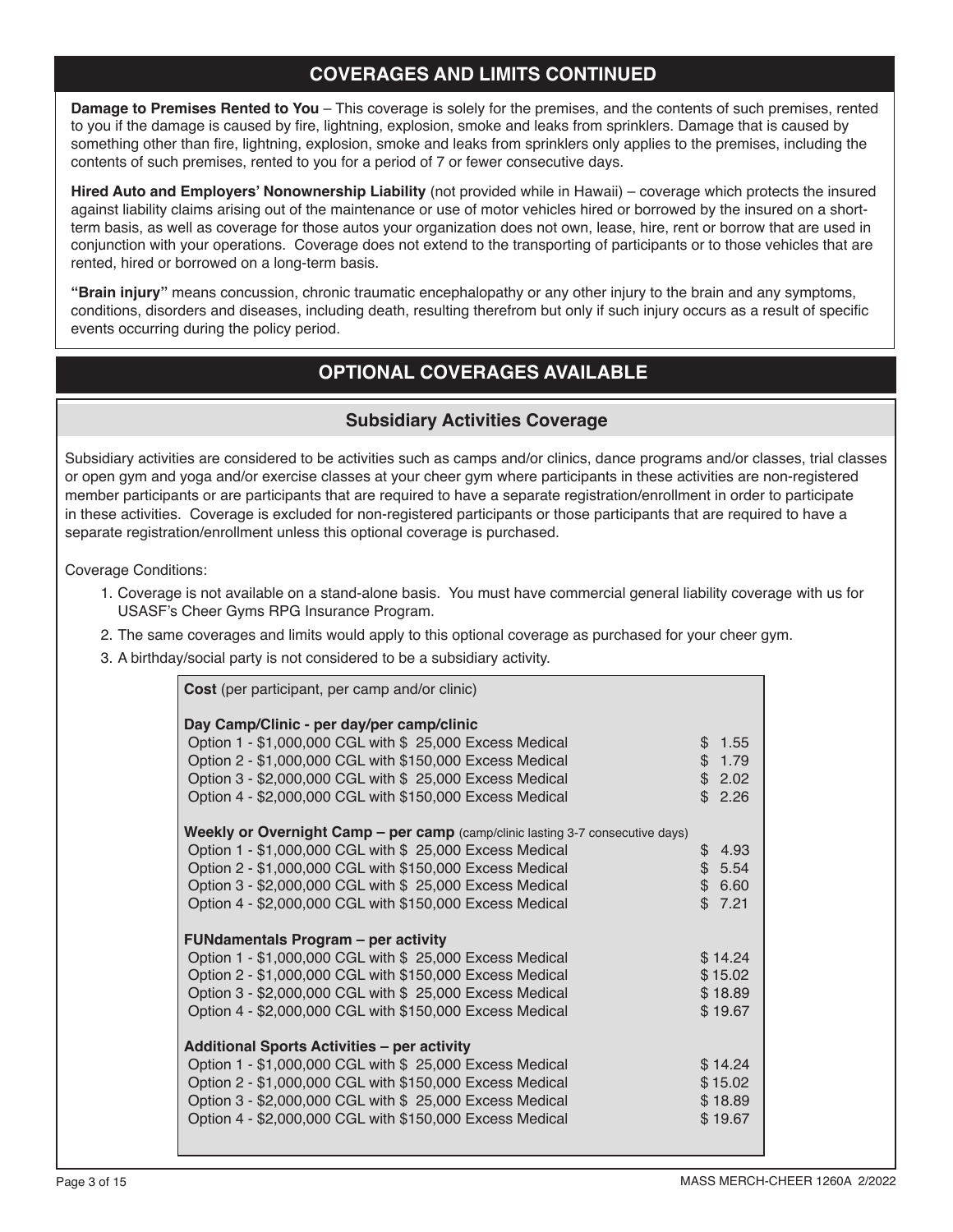# **OPTIONAL COVERAGES AVAILABLE CONTINUED**

### **Sexual Abuse or Sexual Molestation Liability OR Abuse, Molestation, Harassment or Sexual Conduct Defense Cost Reimbursement**

This program includes two options for coverage for claims arising out of sexual abuse or sexual molestation:

- Option 1: \$1,000,000 of liability coverage for sums the insured becomes legally obligated to pay as damages because of loss arising out of any actual or threatened sexual abuse or sexual molestation. This limit is part of, not in addition to the general liability limit selected.
- Option 2: \$100,000 of coverage for reimbursement of defense costs only resulting from claims arising out of abuse, molestation, harassment or sexual conduct.

Coverage Conditions:

֖֖֖֖֖֖֖֚֚֚֚֚֚֚֚֚֚֚֚֚֚֚֬֡֡֡֡֡֡֬֝֬

- 1. Coverage is contingent upon completion, as well as review and approval from us, of the underwriting questions found on page 10.
- 2. Coverage is not available on a stand-alone basis. You must have commercial general liability coverage for your cheer gym with us for USASF's Cheer Gym RPG Insurance Program.
- 3. Only one option may be purchased.
- 4. This coverage is 100% fully earned at inception.

| <b>Options</b>                                                                                                | <b>Age Group/Activity Type</b>      | <b>Rate</b> (per participant) |
|---------------------------------------------------------------------------------------------------------------|-------------------------------------|-------------------------------|
|                                                                                                               | Attend Non-sanctioned USASF events  | \$5.68                        |
|                                                                                                               | <b>Cheer/STUNT Students</b>         | \$3.96                        |
| <b>Option 1 - \$1,000,000</b>                                                                                 | <b>FUNdamentals Program</b>         | \$1.86                        |
| Sexual Abuse or Sexual Molestation Liability<br>(\$150.00 minimum premium applies)                            | <b>Additional Sports Activities</b> | \$1.86                        |
|                                                                                                               | Day Camp/Clinic                     | \$0.19                        |
|                                                                                                               | <b>Weekly Camp/Clinic</b>           | \$0.67                        |
| <b>Option 2 - \$100,000</b><br>Abuse, Molestation, Harassment or Sexual Conduct<br>Defense Cost Reimbursement | Flat Rate Per School/Club           | \$100.00                      |

# **Equipment and Contents Coverage (Inland Marine)**

This provides coverage for direct loss or damage to your supplies and equipment, furnishings, improvements and betterments, signs and non-structural glass due to fire, theft, vandalism or other covered causes (subject to actual policy terms and conditions). You must insure the full replacement cost of all of your equipment and contents to avoid a co-insurance penalty at the time of loss. Should you add additional equipment or contents to your inventory, please contact us to have your insured value amended to avoid a coinsurance penalty.

Additional coverages automatically included in the coverage form are

- Business Income with Extra Expense Actual Loss Sustained (up to \$50,000)
- Money and Securities Coverage \$10,000 any one occurrence
- Valuable Papers and Records Coverage \$10,000 at premises / \$2,500 away from premises
- Account Receivable Coverage \$10,000 at premises / \$2,500 away from premises
- Employee Dishonesty \$5,000 any one occurrence
- Forgery or Alteration \$10,000 any one occurrence
- Robbery or Safe Burglary of Other Property \$10,000 inside premises/\$10,000 outside premises

Coverage Conditions:

- 1. Coverage is not available on a stand-alone basis. You must have commercial general liability coverage for your cheer gym with us for USASF's Cheer Gyms RPG Insurance Program
- 2. Coverage will be effective the day after we receive the proper completed enrollment form with premium and will expire on the expiration date of your USASF Cheer Gyms RPG Insurance Program.
- 3. Receipt of purchase is required at the time of loss to show verification of purchase for any improvements or betterments.

| <b>Total Value per Location</b> | Rate   | <b>Deductible</b> | <b>Minimum Cost</b> |  |  |
|---------------------------------|--------|-------------------|---------------------|--|--|
| 1 - \$ 10.000                   | \$.03  | - 250             | \$100.00            |  |  |
| $$10,001$ - \$100,000           | \$.026 | \$1,000           | \$100.00            |  |  |
| $$100.001 +$                    | \$.026 | \$2,500           | \$100.00            |  |  |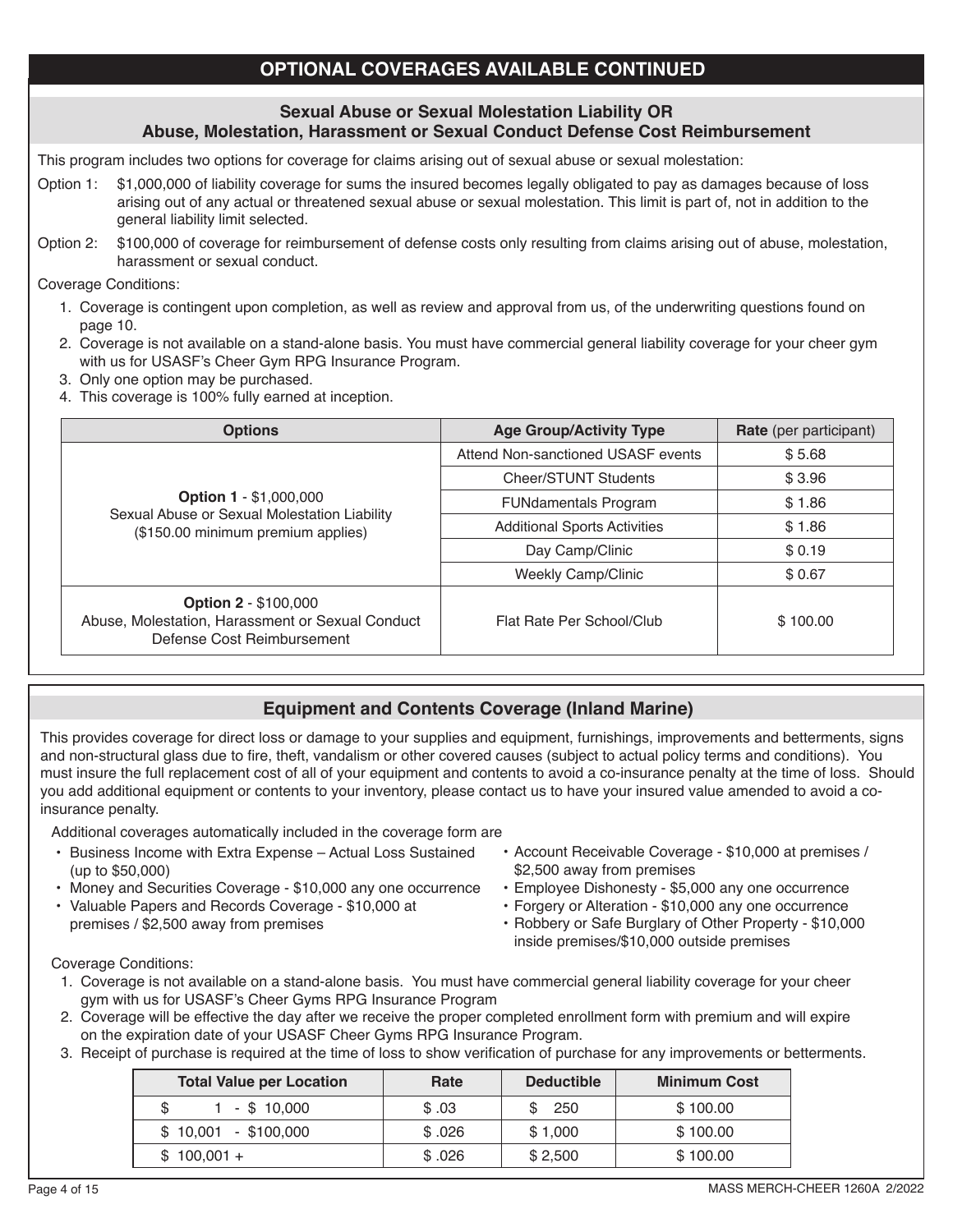# **EXCLUSIONS**

The following represent only some of the exclusions contained in this policy.

- Abuse, molestation, harassment or sexual conduct
- Aerial silks exceeding 5 ft. in height
- All operations listed as ineligible
- Amusement devices (e.g.: rides, inflatables, bungees or dunk tanks)
- Asbestos
- Childcare/babysitting services
- Circus training skills
- Climbing walls exceeding ten (10) feet in height with no safety harness system, unless reviewed and approved by us
- Communicable diseases
- Employment-related practices
- Fungi or bacteria
- Lead
- Nuclear energy liability
- Parkour, urban/extreme gymnastics, tricking, free-running and/or similar type activities/programs
- Pollution
- Transportation of participants/members/students
- **FREQUENTLY ASKED QUESTIONS**
- **1. We are a newly formed gym and we are not sure how many students we will have, how should I report my student count?**

You need to report the number of students you project to have within an annual term. You may add additional students at any time by using the gymnastics and cheer supplemental form.

**2. Is coverage under this policy extended to independent contractors (non-employees) working on behalf of the gym?**

Independent contractors (non-employees) are not covered under this program. We, however, do offer an insurance program specifically designed for independent contractors that directly supervise an individual or group engaged in sport activities. Within this coverage, the independent contractor instructor can list your cheer gym as an additional insured while instructing at your gym or as a part of your operations. Contact us at 1-901-278-5375 for more information.

#### **3. Am I allowed to transport students to activities such as meets, tournaments or events?**

This insurance program does not provide coverage for the transportation of students. Should the transportation of students be necessary for your operation, we suggest that you contact us at 1-901-278-5375.

**4. Will we receive a policy after submitting the enrollment form?**

A copy of the RPG master policy can be requested in writing to: Insight Risk Management, 7200 Goodlett Farms Parkway, Cordova, TN 38016.

**5. Is my gym covered for a meet or tournament that we are hosting that involves non-registered students/members?**

Yes, liability coverage is included for meets or tournaments you host that include students/members of your school, as well as nonregistered students/members. Medical payments for participants coverage is not available for non-registered students.

#### **6. What is Equipment and Contents Coverage (Inland Marine)?**

This provides coverage for direct loss or damage to your supplies and equipment, furnishings, improvements and betterments, signs and non-structural glass due to fire, theft, vandalism or other covered causes. You must insure the full replacement cost of all of your equipment and contents to avoid a co-insurance penalty at the time of loss.

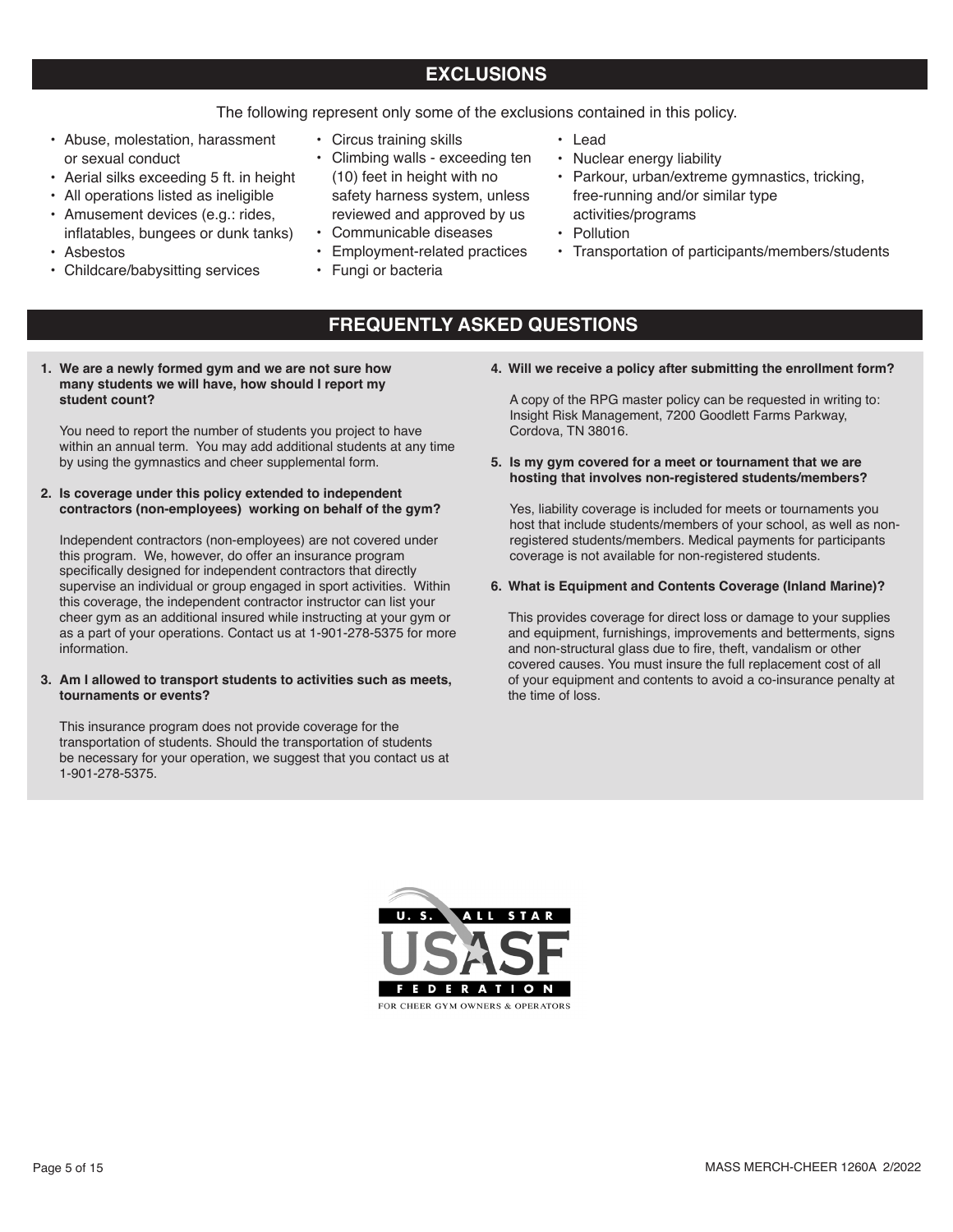

# **Enrollment Form - USASF Cheer Gyms**

Valid for effective dates from 11/1/21 through 10/31/22

Completion of this enrollment form confirms your desire to obtain insurance through the Sports, Leisure and Entertainment Risk Purchasing Group. A risk purchasing group (RPG) provides group purchasing power for similar risks resulting in potential advantageous coverage terms, competitive rates, risk management bulletins, and rewards for favorable group loss experience. An RPG administration fee may be charged. The submission of this enrollment form and/or the acceptance of payment does not guarantee coverage. Certain operations are not eligible for coverage by this program. We reserve the right to decline any request for coverage.

### **TO AVOID PROCESSING DELAYS, PLEASE: 1. Complete all sections (print legibly)**

 **2. Sign and date where required**

 **3. Remit completed enrollment form (pages 6 - 15) with payment**

|                            |                       | $\bigcirc$ I am a new account                                                                                                                                                       |                                                                                                                                                                                                                          | $\bigcirc$ I am renewing my coverage |                              |                              |     |
|----------------------------|-----------------------|-------------------------------------------------------------------------------------------------------------------------------------------------------------------------------------|--------------------------------------------------------------------------------------------------------------------------------------------------------------------------------------------------------------------------|--------------------------------------|------------------------------|------------------------------|-----|
|                            |                       |                                                                                                                                                                                     |                                                                                                                                                                                                                          |                                      |                              |                              |     |
|                            |                       |                                                                                                                                                                                     |                                                                                                                                                                                                                          |                                      |                              |                              |     |
|                            | personal name or DBA. | Note: This is the name that will appear on your Certificate of Insurance. If your company is a Sole Proprietorship, then this will be your                                          |                                                                                                                                                                                                                          |                                      |                              |                              |     |
| <b>GENERAL INFORMATION</b> |                       | Applicant is a: $\bigcirc$ Sole Proprietorship $\bigcirc$ Limited Liability Co. $\bigcirc$ Corporation $\bigcirc$ Partnership                                                       |                                                                                                                                                                                                                          |                                      |                              |                              |     |
|                            |                       |                                                                                                                                                                                     |                                                                                                                                                                                                                          |                                      |                              |                              |     |
|                            |                       |                                                                                                                                                                                     |                                                                                                                                                                                                                          |                                      |                              |                              |     |
|                            |                       |                                                                                                                                                                                     |                                                                                                                                                                                                                          |                                      |                              |                              |     |
|                            |                       |                                                                                                                                                                                     |                                                                                                                                                                                                                          |                                      |                              |                              |     |
|                            |                       |                                                                                                                                                                                     |                                                                                                                                                                                                                          |                                      |                              |                              |     |
|                            |                       | (By listing an email address, you are giving us permission to contact you by email about your policy. Refer to page 14 of the application for<br>Electronic Disclosure and Consent) |                                                                                                                                                                                                                          |                                      |                              |                              |     |
|                            |                       | List operating locations if different from mailing address.                                                                                                                         |                                                                                                                                                                                                                          |                                      |                              |                              |     |
|                            |                       |                                                                                                                                                                                     |                                                                                                                                                                                                                          |                                      |                              |                              |     |
|                            |                       |                                                                                                                                                                                     |                                                                                                                                                                                                                          |                                      |                              |                              |     |
|                            |                       | <b>Street Address</b>                                                                                                                                                               |                                                                                                                                                                                                                          | City                                 |                              | State                        | Zip |
| <b>LOCATIONS</b>           |                       | Location 2: $\frac{1}{2}$<br>Street Address                                                                                                                                         |                                                                                                                                                                                                                          | City                                 |                              | State                        | Zip |
|                            |                       | Coverage will begin the day after the completed enrollment form and premium are received and approved by                                                                            |                                                                                                                                                                                                                          |                                      |                              |                              |     |
| DATES                      |                       | us, or on a later date you specify below. (If renewing coverage, please provide the expiration date of your current policy).                                                        |                                                                                                                                                                                                                          |                                      |                              |                              |     |
|                            |                       |                                                                                                                                                                                     |                                                                                                                                                                                                                          |                                      |                              |                              |     |
|                            |                       | <b>FOR NEW ACCOUNTS ONLY</b>                                                                                                                                                        |                                                                                                                                                                                                                          |                                      |                              |                              |     |
|                            |                       | If not a new account, skip these questions and proceed to the next section.                                                                                                         |                                                                                                                                                                                                                          |                                      |                              |                              |     |
|                            |                       | Do you have current coverage in place?                                                                                                                                              |                                                                                                                                                                                                                          |                                      |                              | $\bigcirc$ Yes $\bigcirc$ No |     |
|                            |                       | If no, please check/explain:                                                                                                                                                        |                                                                                                                                                                                                                          |                                      |                              |                              |     |
|                            |                       | O New business operation O Other, please explain: ______________________________                                                                                                    |                                                                                                                                                                                                                          |                                      |                              |                              |     |
|                            | If yes:               |                                                                                                                                                                                     |                                                                                                                                                                                                                          |                                      |                              |                              |     |
|                            |                       | a) Name(s) of current carrier(s): _________                                                                                                                                         |                                                                                                                                                                                                                          |                                      | Expiration date(s):          |                              |     |
|                            |                       | b) Is your current carrier non-renewing your coverage?                                                                                                                              |                                                                                                                                                                                                                          |                                      | $O$ Yes $O$ No               |                              |     |
|                            |                       | If yes, why?                                                                                                                                                                        |                                                                                                                                                                                                                          |                                      |                              |                              |     |
|                            |                       | c) In the past 4 years, have you had any losses?                                                                                                                                    |                                                                                                                                                                                                                          |                                      | $\bigcirc$ Yes $\bigcirc$ No |                              |     |
|                            |                       | insurance coverage for those years.                                                                                                                                                 | If yes, please provide current loss runs with at least 4 years of loss history, including your current year.<br>In addition, please describe any liability or medical claims over \$5,000 that have been paid under your |                                      |                              |                              |     |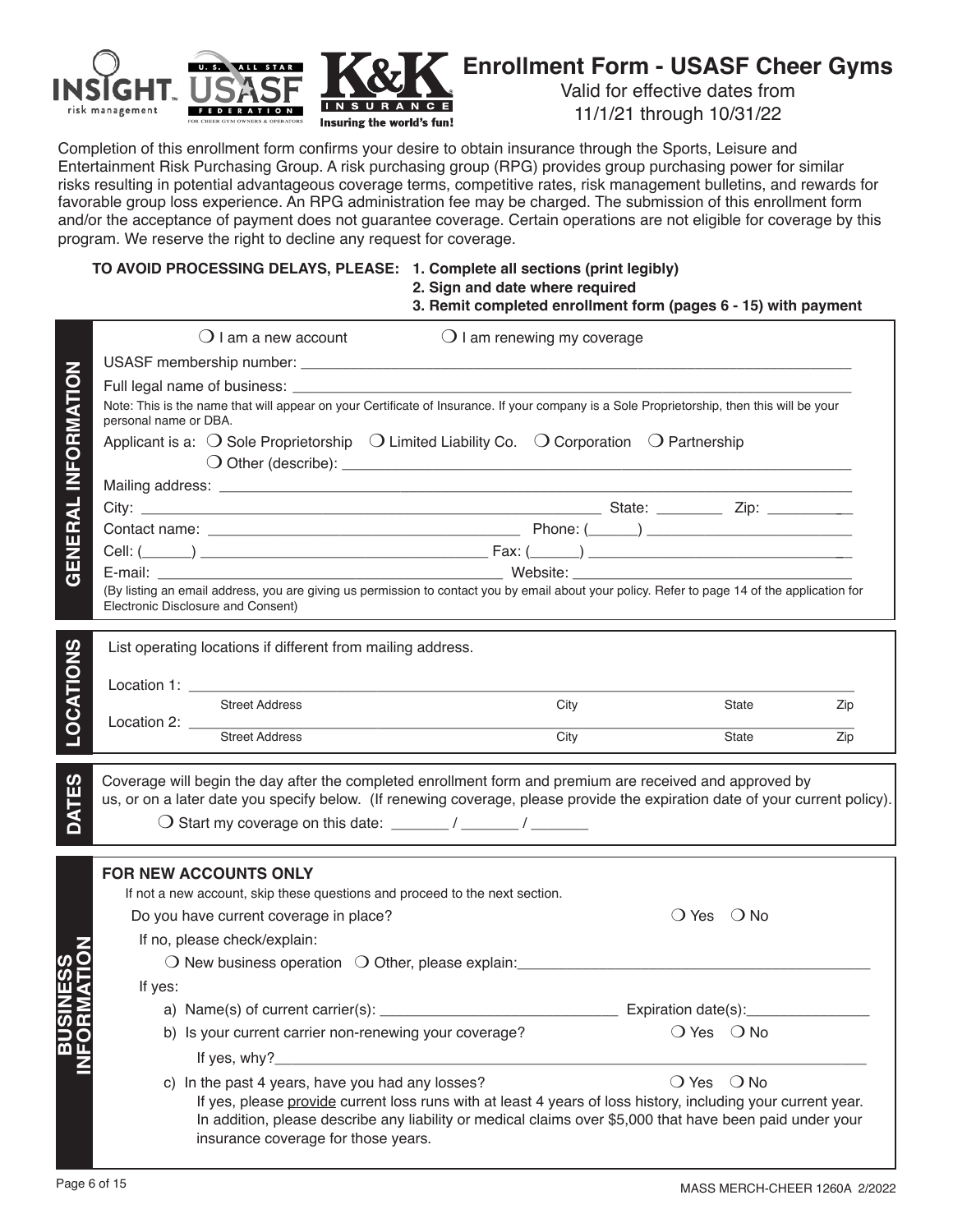| FOR ALL ACCOUNTS (New or Renewal), please complete the following:<br>Does your facility have any of the following operations or services? (check all that apply)                                                                                                                                                                                                                                                                                       |                              |                              |
|--------------------------------------------------------------------------------------------------------------------------------------------------------------------------------------------------------------------------------------------------------------------------------------------------------------------------------------------------------------------------------------------------------------------------------------------------------|------------------------------|------------------------------|
| 1. Do you attend or participate in any competitions or events that are not sanctioned by<br>USASF? If so, you must choose the \$37.15 Option I rate on the next page.                                                                                                                                                                                                                                                                                  | $\bigcirc$ Yes $\bigcirc$ No |                              |
| 2. Do you have activities that occur away from the facility location/premises other than competitions, $\bigcirc$ Yes $\bigcirc$ No<br>demonstrations, exhibitions, parades or fundraising activities?                                                                                                                                                                                                                                                 |                              |                              |
| (Activities held off-site must be reported prior to occurring and approved by us except for competitions, demonstrations, exhibitions,<br>parades or fundraising activities.)                                                                                                                                                                                                                                                                          |                              |                              |
| 3. Do you have camps or clinics?                                                                                                                                                                                                                                                                                                                                                                                                                       |                              | ( ) Yes ( <b>)</b> No        |
| If yes: a. Do non-members attend?                                                                                                                                                                                                                                                                                                                                                                                                                      |                              | $\bigcirc$ Yes $\bigcirc$ No |
| (Non-member campers are excluded unless you purchase the optional subsidiary activity coverage available.)                                                                                                                                                                                                                                                                                                                                             |                              |                              |
| b. Describe the type of camps or clinics you may have along with the activities/events taking place<br>at the camps/clinics:<br><u> 1980 - John Stein, Amerikaansk politiker (* 1908)</u>                                                                                                                                                                                                                                                              |                              |                              |
| (Coverage can only be extended for those types of operations/activities that coverage has been purchased for under this<br>program. Ancillary activities are subject to approval)                                                                                                                                                                                                                                                                      |                              |                              |
| (Activities held off-site are subject to approval.)                                                                                                                                                                                                                                                                                                                                                                                                    |                              |                              |
| 4. Do you have child-care/babysitting services/pre-schools and/or accredited schools?<br>(Child-care and/or babysitting services are excluded under this program.)                                                                                                                                                                                                                                                                                     | $\bigcirc$ Yes $\bigcirc$ No |                              |
|                                                                                                                                                                                                                                                                                                                                                                                                                                                        | $\bigcirc$ Yes $\bigcirc$ No |                              |
| 5. Do you have climbing devices?<br>If yes: a. List maximum height of climbing device: ___________ Describe the device: _______                                                                                                                                                                                                                                                                                                                        |                              |                              |
| b. Is a safety harness required?                                                                                                                                                                                                                                                                                                                                                                                                                       | $\bigcirc$ Yes               | $\bigcirc$ No                |
| (If over 10 feet, please include pictures of the device with this submission for review. Prior approval is required<br>for climbing walls exceeding 10 feet with no safety harness.)                                                                                                                                                                                                                                                                   |                              |                              |
| 6. Do you have dance programs or classes and/or drama and theater programs or classes that<br>are separate from your cheer program?                                                                                                                                                                                                                                                                                                                    | $\bigcirc$ Yes               | ⊖ No                         |
| (The following type of dance operations are not eligible for coverage under this program: ballroom rental facilities, banquet and<br>reception halls, cabarets, dance halls, discotheques, nightclubs, production companies, professional dance companies and<br>professional touring companies.)                                                                                                                                                      |                              |                              |
| 7. Do you have inflatable devices that are not used for cheerleading training or instruction?                                                                                                                                                                                                                                                                                                                                                          | $\bigcirc$ Yes               | $\bigcirc$ No                |
| Only those inflatable devices that are designed for gymnastics/cheer training are covered by this program                                                                                                                                                                                                                                                                                                                                              |                              |                              |
| (e.g.: Tumbl Track & Air Track, etc.) Other inflatable recreation devices (e.g.: bounce houses, slides, obstacle<br>courses, etc.) are excluded unless pre-approved by us. Please contact us for additional information and the<br>supplemental questionnaire to complete.                                                                                                                                                                             |                              |                              |
| 8. Do you have a swimming pool, sauna, steam room, jacuzzi, hot tub, whirlpool or spa?                                                                                                                                                                                                                                                                                                                                                                 | $\bigcirc$ Yes               | $\bigcirc$ No                |
| (Please contact us for additional information on coverages available for a swimming pool exposure and a questionnaire to<br>complete. If approved, an additional premium charge of \$650.00 applies, per pool. Swimming pools are excluded<br>unless approved and appropriate premium paid. Saunas, steam rooms, jacuzzis, hot tubs, whirlpools and spas are<br>excluded under this program, with no optional coverage available for these exposures). |                              |                              |
| 9. If you suspect an athlete has a concussion, do you have an action plan that includes:                                                                                                                                                                                                                                                                                                                                                               |                              |                              |
| a. Immediately removing the athlete from play or practice?                                                                                                                                                                                                                                                                                                                                                                                             | $\bigcirc$ Yes               | $\bigcirc$ No                |
| b. Keeping the athlete out of play or practice until they provide written clearance<br>from a licensed physician?                                                                                                                                                                                                                                                                                                                                      | $\bigcirc$ Yes               | $\bigcirc$ No                |
| Insight Risk Management, LLC · 7200 Goodlett Farms Parkway, Cordova, TN 38016                                                                                                                                                                                                                                                                                                                                                                          |                              |                              |

**BUSINESS INFORMATION CONTINUED**

**BUSINESS INFORMATION CONTINUED**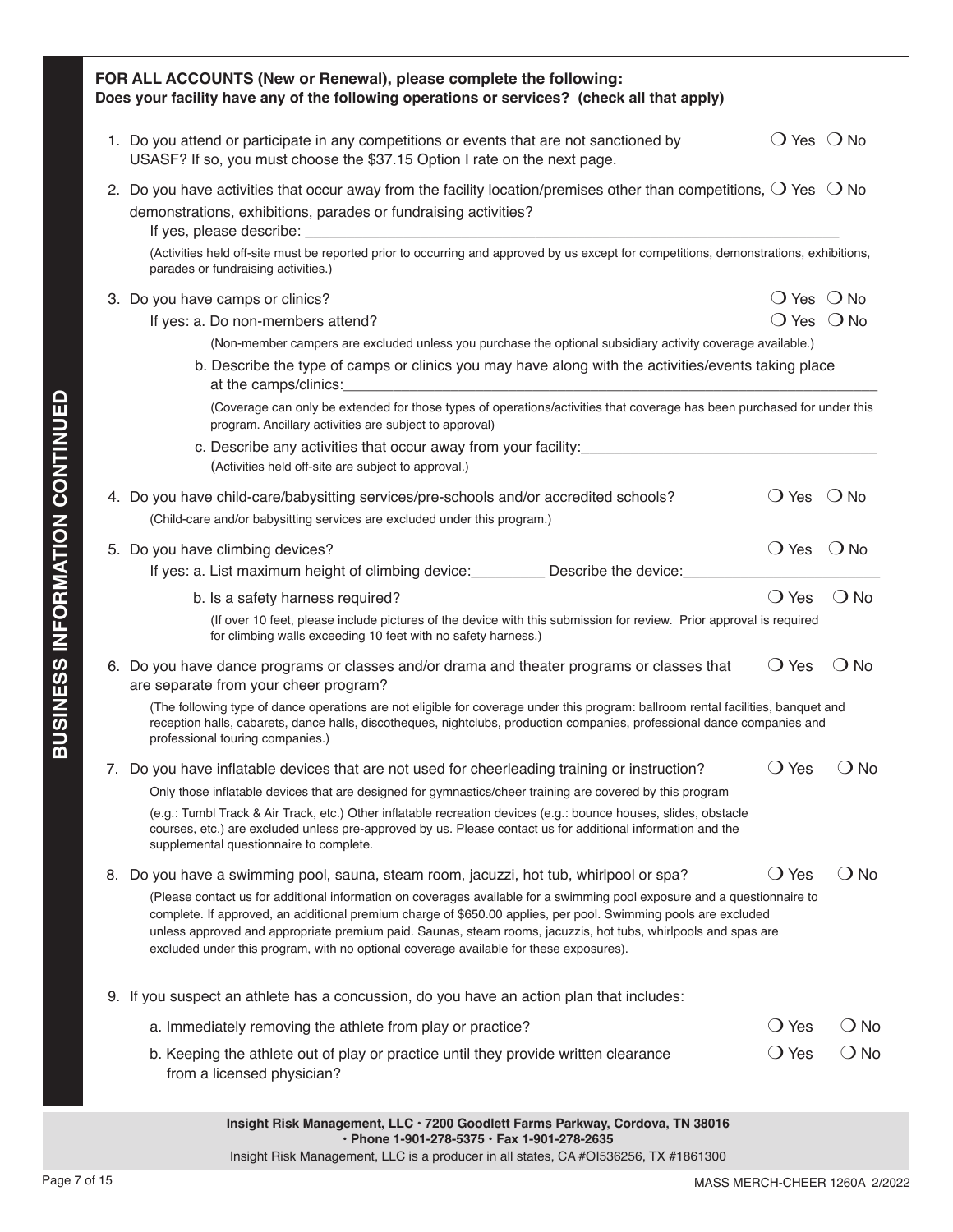|                                 | Once your enrollment form is approved, you will receive a Certificate of Insurance as evidence that coverage is bound.<br>Complete this section if you require additional certificates listing a facility, property owner or similar third-party<br>as an additional insured on your policy. Provide a separate request for each additional certificate needed.                                                                                                                                                                                                                                                                                                                                                                                                                                                                                                                                                                                                                        |                                                                                                                                                                                                                                                                                                                                                                                                                   |   |                                                                      |     |                                      |                                     |  |  |
|---------------------------------|----------------------------------------------------------------------------------------------------------------------------------------------------------------------------------------------------------------------------------------------------------------------------------------------------------------------------------------------------------------------------------------------------------------------------------------------------------------------------------------------------------------------------------------------------------------------------------------------------------------------------------------------------------------------------------------------------------------------------------------------------------------------------------------------------------------------------------------------------------------------------------------------------------------------------------------------------------------------------------------|-------------------------------------------------------------------------------------------------------------------------------------------------------------------------------------------------------------------------------------------------------------------------------------------------------------------------------------------------------------------------------------------------------------------|---|----------------------------------------------------------------------|-----|--------------------------------------|-------------------------------------|--|--|
|                                 | Note: Please request all additional insureds needed for this policy term. Additional insureds from the expiring policy term will<br>not be automatically renewed.                                                                                                                                                                                                                                                                                                                                                                                                                                                                                                                                                                                                                                                                                                                                                                                                                      |                                                                                                                                                                                                                                                                                                                                                                                                                   |   |                                                                      |     |                                      |                                     |  |  |
|                                 | 1. When is this certificate needed? : $\frac{1}{\sqrt{1-\frac{1}{2}}}\frac{1}{\sqrt{1-\frac{1}{2}}}}$                                                                                                                                                                                                                                                                                                                                                                                                                                                                                                                                                                                                                                                                                                                                                                                                                                                                                  |                                                                                                                                                                                                                                                                                                                                                                                                                   |   |                                                                      |     |                                      |                                     |  |  |
|                                 | 2. This certificate is for: O General Liability Coverage O Equipment & Contents/Inland Marine Coverage (if applicable)                                                                                                                                                                                                                                                                                                                                                                                                                                                                                                                                                                                                                                                                                                                                                                                                                                                                 |                                                                                                                                                                                                                                                                                                                                                                                                                   |   |                                                                      |     |                                      |                                     |  |  |
| <b>CERTIFICATE REQUESTS</b>     |                                                                                                                                                                                                                                                                                                                                                                                                                                                                                                                                                                                                                                                                                                                                                                                                                                                                                                                                                                                        | 3. What is the additional insured's relationship to you? $\bigcirc$ Owner/manager/lessor of premises (facility or venue)<br>$\bigcirc$ Sponsor $\bigcirc$ Co-promoter $\bigcirc$ Lessor of equipment/contents (liability) $\bigcirc$ Loss Payee (equipment/contents)<br>NOTE: The certificate holder will automatically be an Additional Insured for an Owner/manager/lessor, Sponsor or Co-Promoter relationship |   |                                                                      |     |                                      |                                     |  |  |
|                                 |                                                                                                                                                                                                                                                                                                                                                                                                                                                                                                                                                                                                                                                                                                                                                                                                                                                                                                                                                                                        |                                                                                                                                                                                                                                                                                                                                                                                                                   |   |                                                                      |     |                                      |                                     |  |  |
|                                 |                                                                                                                                                                                                                                                                                                                                                                                                                                                                                                                                                                                                                                                                                                                                                                                                                                                                                                                                                                                        |                                                                                                                                                                                                                                                                                                                                                                                                                   |   |                                                                      |     |                                      |                                     |  |  |
|                                 | 5. Does the certificate holder/additional insured require any special wording or endorsements? $\bigcirc$ Yes $\bigcirc$ No                                                                                                                                                                                                                                                                                                                                                                                                                                                                                                                                                                                                                                                                                                                                                                                                                                                            |                                                                                                                                                                                                                                                                                                                                                                                                                   |   |                                                                      |     |                                      |                                     |  |  |
|                                 | If yes, check all that apply: $\bigcirc$ CG2026 $\bigcirc$ Primary $\bigcirc$ Waiver of subrogation $\bigcirc$ Other (please explain): _________                                                                                                                                                                                                                                                                                                                                                                                                                                                                                                                                                                                                                                                                                                                                                                                                                                       |                                                                                                                                                                                                                                                                                                                                                                                                                   |   |                                                                      |     |                                      |                                     |  |  |
|                                 | NOTE: If you are not sure, please attached a copy of the insurance requirements/instructions you've received.                                                                                                                                                                                                                                                                                                                                                                                                                                                                                                                                                                                                                                                                                                                                                                                                                                                                          |                                                                                                                                                                                                                                                                                                                                                                                                                   |   |                                                                      |     |                                      |                                     |  |  |
|                                 |                                                                                                                                                                                                                                                                                                                                                                                                                                                                                                                                                                                                                                                                                                                                                                                                                                                                                                                                                                                        |                                                                                                                                                                                                                                                                                                                                                                                                                   |   |                                                                      |     |                                      |                                     |  |  |
|                                 | Hours of event/activity:___________ A.M./P.M. to___________ A.M./P.M. Type of event/activity:_______________________                                                                                                                                                                                                                                                                                                                                                                                                                                                                                                                                                                                                                                                                                                                                                                                                                                                                   |                                                                                                                                                                                                                                                                                                                                                                                                                   |   |                                                                      |     |                                      |                                     |  |  |
|                                 |                                                                                                                                                                                                                                                                                                                                                                                                                                                                                                                                                                                                                                                                                                                                                                                                                                                                                                                                                                                        |                                                                                                                                                                                                                                                                                                                                                                                                                   |   |                                                                      |     |                                      |                                     |  |  |
|                                 | 7. For Loss Payee: Type of equipment (please describe): __________________________ Replacement cost value: ________                                                                                                                                                                                                                                                                                                                                                                                                                                                                                                                                                                                                                                                                                                                                                                                                                                                                    |                                                                                                                                                                                                                                                                                                                                                                                                                   |   |                                                                      |     |                                      |                                     |  |  |
|                                 | The most common delay in certificate processing is caused by providing partial or incorrect name and/or                                                                                                                                                                                                                                                                                                                                                                                                                                                                                                                                                                                                                                                                                                                                                                                                                                                                                |                                                                                                                                                                                                                                                                                                                                                                                                                   |   |                                                                      |     |                                      |                                     |  |  |
|                                 |                                                                                                                                                                                                                                                                                                                                                                                                                                                                                                                                                                                                                                                                                                                                                                                                                                                                                                                                                                                        |                                                                                                                                                                                                                                                                                                                                                                                                                   |   | instructions. Please check your request carefully before submitting. |     |                                      |                                     |  |  |
| <b>PROGRAM COST CALCULATION</b> | The cost due is determined by applying the appropriate option and rate for your cheer gym to the greatest number of<br>students/registered members that your program could have annually.<br>Cost Calculation (please check one option and complete calculation below)<br>$\bigcirc$ Option 1 - \$1,000,000 CGL with \$25,000 Excess Medical<br>• USASF Member Gym Plan includes STUNT- All Ages - \$25.21 per student<br>. USASF Member Gym attending non-USASF sanctioned events - \$37.15 per student with \$780.00 minimum cost.<br>$\bigcirc$ Option 2 - \$1,000,000 CGL with \$150,000 Excess Medical<br>• USASF Member Gym Plan includes STUNT- All Ages - \$26.91 per student<br>$\bigcirc$ Option 3 - \$2,000,000 CGL with \$25,000 Excess Medical<br>• USASF Member Gym Plan includes STUNT- All Ages - \$35.11 per student<br>$\bigcirc$ Option 4 - \$2,000,000 CGL with \$150,000 Excess Medical<br>• USASF Member Gym Plan includes STUNT- All Ages - \$36.81 per student |                                                                                                                                                                                                                                                                                                                                                                                                                   |   |                                                                      |     |                                      |                                     |  |  |
|                                 | <b>Type of Student</b>                                                                                                                                                                                                                                                                                                                                                                                                                                                                                                                                                                                                                                                                                                                                                                                                                                                                                                                                                                 | Rate                                                                                                                                                                                                                                                                                                                                                                                                              | X | # of Students/Members                                                | Ξ.  | <b>Annual Cost</b><br>$($1$ million) | <b>Annual Cost</b><br>(\$2 million) |  |  |
|                                 | Cheer/STUNT student                                                                                                                                                                                                                                                                                                                                                                                                                                                                                                                                                                                                                                                                                                                                                                                                                                                                                                                                                                    | \$                                                                                                                                                                                                                                                                                                                                                                                                                | X |                                                                      | $=$ | \$                                   | \$                                  |  |  |
|                                 | Member Attends non-<br>sanctioned USASF events                                                                                                                                                                                                                                                                                                                                                                                                                                                                                                                                                                                                                                                                                                                                                                                                                                                                                                                                         | \$                                                                                                                                                                                                                                                                                                                                                                                                                | X |                                                                      | $=$ | \$                                   | \$                                  |  |  |
|                                 | <b>Program Minimum Cost</b>                                                                                                                                                                                                                                                                                                                                                                                                                                                                                                                                                                                                                                                                                                                                                                                                                                                                                                                                                            |                                                                                                                                                                                                                                                                                                                                                                                                                   |   |                                                                      |     | 530.00/\$780.00<br>\$                | \$<br>780.00                        |  |  |
|                                 | <b>Program Cost</b> The minimum cost of \$530 or \$780 will apply if the annual cost does not<br>exceed \$530 or \$780.                                                                                                                                                                                                                                                                                                                                                                                                                                                                                                                                                                                                                                                                                                                                                                                                                                                                |                                                                                                                                                                                                                                                                                                                                                                                                                   |   |                                                                      |     | \$                                   | \$                                  |  |  |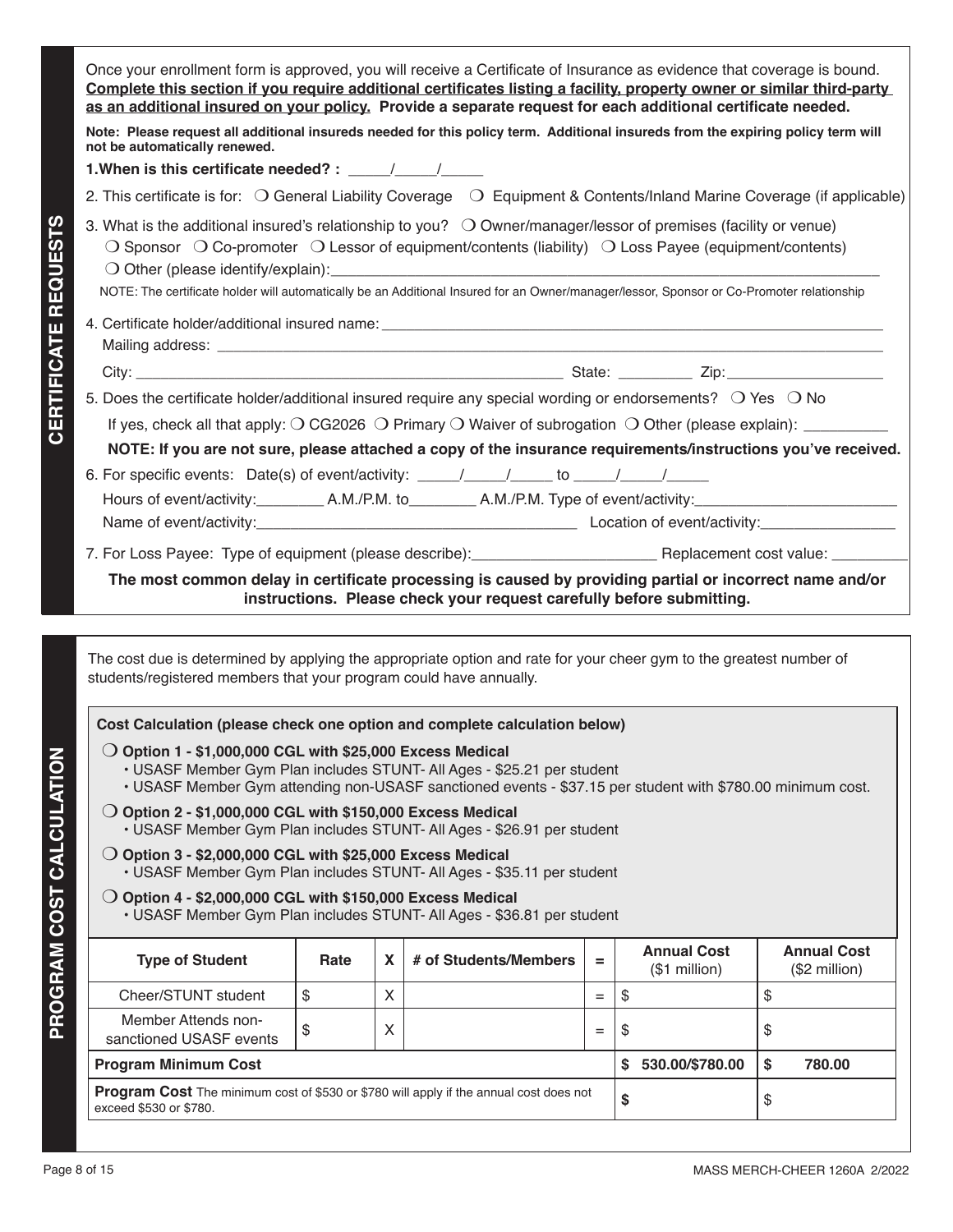# **Subsidiary Activities**

Please check one option and complete calculations below. (Note: The option chosen must be selected for all subsidiary activities.)

Select all of the activities you may have and report the total number of non-registered members of the gym and/or the number of separately enrolled participants in each of the activities listed below.

- $\bigcirc$  Option 1 \$1,000,000 CGL with \$ 25,000 Excess Medical
- $\bigcirc$  Option 2 \$1,000,000 CGL with \$150,000 Excess Medical
- $\bigcirc$  Option 3 \$2,000,000 CGL with \$ 25,000 Excess Medical
- $\bigcirc$  Option 4 \$2,000,000 CGL with \$150,000 Excess Medical

|                                                        | <b>Type of Activity</b>                                                                                    | <b>Number</b><br>$\mathbf x$<br>Rate<br>$=$<br>of Participants |   |                                                                                                                          |     | <b>Annual Cost</b> |
|--------------------------------------------------------|------------------------------------------------------------------------------------------------------------|----------------------------------------------------------------|---|--------------------------------------------------------------------------------------------------------------------------|-----|--------------------|
| $\bigcirc$                                             | Day Camps or Clinics                                                                                       |                                                                | X | ◯ Option 1 - \$1.55<br>○ Option 2 - \$1.79<br>○ Option 3 - \$2.02<br>○ Option 4 - \$2.26                                 | $=$ | \$                 |
| $\bigcirc$                                             | Overnight or Weekly Camps<br>(3-7 consecutive days)                                                        |                                                                | X | ◯ Option 1 - \$4.93<br>○ Option 2 - \$5.54<br>○ Option 3 - \$6.60<br>$\bigcirc$ Option 4 - \$7.21                        | $=$ | \$                 |
| $\Omega$                                               | Dance Programs and/or<br>Classes<br>(additional sports activities)                                         |                                                                | X | $\bigcirc$ Option 1 - \$14.24<br>$\bigcirc$ Option 2 - \$15.02<br>◯ Option 3 - \$18.89<br>$\bigcirc$ Option 4 - \$19.67  | $=$ | \$                 |
| $\odot$                                                | <b>FUNdamentals Program</b>                                                                                |                                                                | X | $\bigcirc$ Option 1 - \$14.24<br>$\bigcirc$ Option 2 - \$15.02<br>○ Option 3 - \$ 18.89<br>$\bigcirc$ Option 4 - \$19.67 | $=$ | \$                 |
| $\bigcirc$                                             | Trial Classes and/or Open Gym<br>(additional sports activities)                                            |                                                                | X | ◯ Option 1 - \$ 14.24<br>$\bigcirc$ Option 2 - \$15.02<br>○ Option 3 - \$ 18.89<br>○ Option 4 - \$ 19.67                 | $=$ | \$                 |
| $\bigcirc$                                             | Yoga and/or Exercise Classes<br>(additional sports activities)                                             |                                                                | X | ◯ Option 1 - \$ 14.24<br>$\bigcirc$ Option 2 - \$15.02<br>◯ Option 3 - \$18.89<br>○ Option 4 - \$ 19.67                  | $=$ | \$                 |
| $\bigcirc$                                             | Other (please describe)<br>Note: This is a subject to approval<br>by K&K<br>(additional sports activities) |                                                                | X | $\bigcirc$ Option 1 - \$14.24<br>○ Option 2 - \$15.02<br>◯ Option 3 - \$18.89<br>◯ Option 4 - \$19.67                    | $=$ | \$                 |
| Total Subsidiary Activities Cost (add all lines above) |                                                                                                            |                                                                |   |                                                                                                                          |     |                    |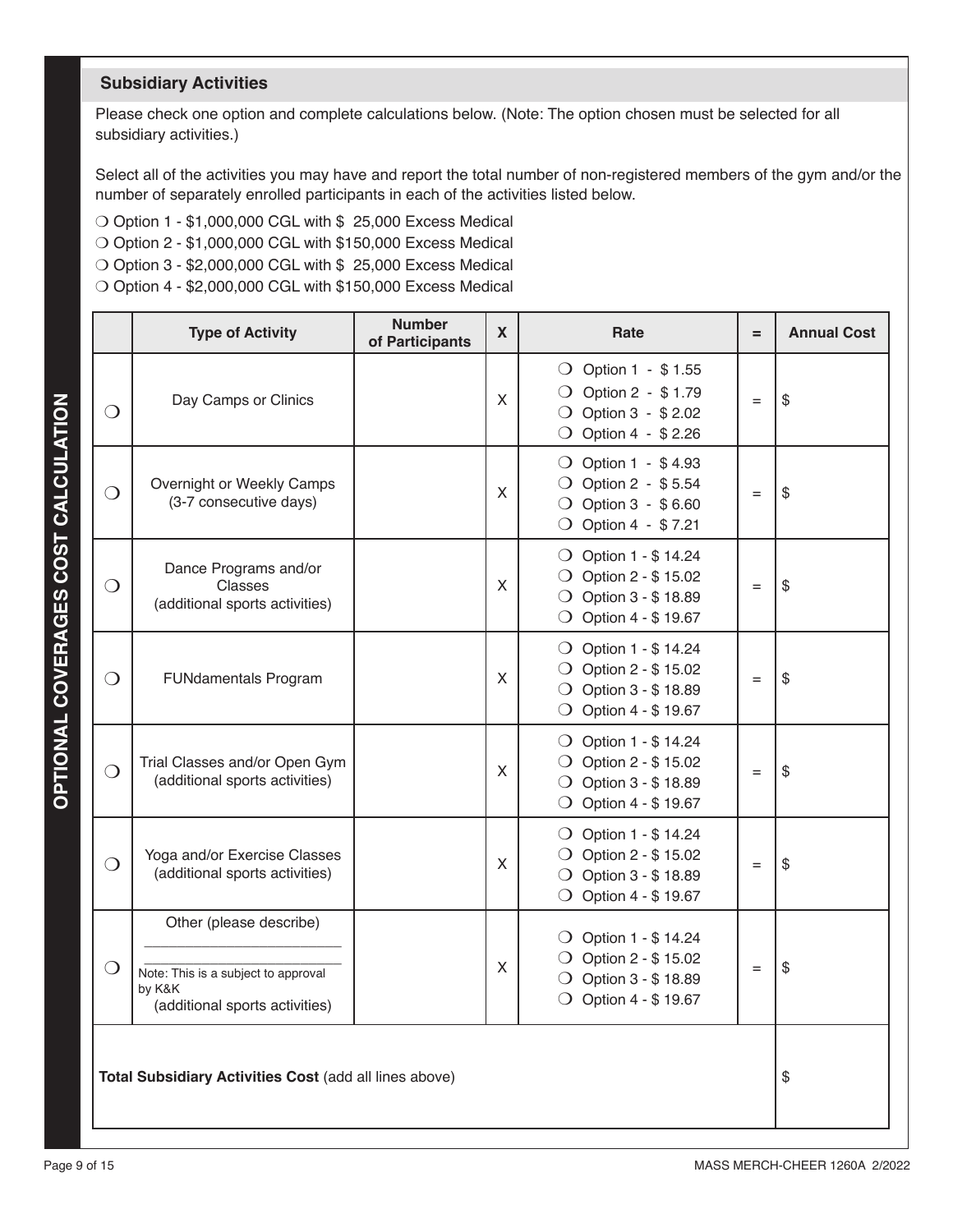| <b>Sexual Abuse or Sexual Molestation Liability Coverage OR</b><br>Abuse, Molestation or Harassment or Sexual Conduct Defense Cost Reimbursement<br>Coverage is contingent upon underwriting review and approval of the following questionnaire.                                                           |                |               |
|------------------------------------------------------------------------------------------------------------------------------------------------------------------------------------------------------------------------------------------------------------------------------------------------------------|----------------|---------------|
| $\bigcirc$ Check here and skip this section if you do not want this coverage option<br>1. Does your organization currently have employees, volunteers or independent contractors?<br>The term "Volunteers" means someone, including parent volunteers, who exerts control over or supervises participants. | () Yes         | $\bigcirc$ No |
| 2. Have any claims, allegations or charges of abuse, molestation or sexual misconduct<br>been made against you or your organization or anyone working on behalf of your<br>organization? If yes, please explain:                                                                                           | $\bigcirc$ Yes | $()$ No       |
| 3. Are you aware of any occurrences that could lead to a claim?<br>If yes please explain:                                                                                                                                                                                                                  | $\bigcirc$ Yes | $()$ No       |
| 4. Do you, your organization or sanctioning/governing body have written procedures in<br>place regarding the prevention and mitigation of abuse, molestation or sexual misconduct?<br>If yes:                                                                                                              | () Yes         | $()$ No       |
| a. Do the procedures require that known or suspected abuse incidents must be<br>be reported to law enforcement?                                                                                                                                                                                            | $\bigcirc$ Yes | $()$ No       |
| b. Are written procedures provided or available to each employee, volunteer,<br>independent contractor or sanctioning/governing body member?                                                                                                                                                               | ∪ Yes          | $\bigcirc$ No |
| c. Does your written plan include reasonable procedures to limit one-on-one interactions<br>between a minor and an adult (who is not the minor's legal guardian) to those that are<br>observable by another adult and within an interruptible distance, except under<br>emergency circumstances?           | $\bigcirc$ Yes | $()$ No       |

- 5. Please complete the following questions regarding employee, volunteer, or independent contractor screening controls used by your organization.
	- $\bigcirc$  Check here and skip the chart below if you have no employees, volunteers, or independent contractors

| <b>Please Complete All Questions</b><br>The term "Volunteers/Independent contractors" in the following questions<br>means someone who exerts control over or supervises participants. | <b>Employees</b><br>(Check Here if<br>No Employees $\bigcirc$ ) | Volunteers/Independent<br>contractors<br>(Check Here if No Volunteers/<br>Independent contractors $\bigcirc$ ) |
|---------------------------------------------------------------------------------------------------------------------------------------------------------------------------------------|-----------------------------------------------------------------|----------------------------------------------------------------------------------------------------------------|
| Are employee/volunteer applications required?                                                                                                                                         | ( ) Yes<br>∴ No                                                 | () Yes () No                                                                                                   |
| If yes, does the application include questions about whether<br>the individual has ever been convicted for any crime involving                                                        | () Yes () No                                                    | $\bigcirc$ Yes $\bigcirc$ No                                                                                   |
| physical violence or sex related offenses?                                                                                                                                            | $()$ Yes $()$ No                                                | $() Yes$ $() No$                                                                                               |
| If yes and applicant checks yes, do you reject the applicant?                                                                                                                         |                                                                 |                                                                                                                |
| Are background checks provided by a third party vendor/service?                                                                                                                       | $()$ Yes $()$ No                                                | Yes<br>∴ O No<br>$\blacksquare$                                                                                |
| If yes, do you reject an applicant with any history of physical<br>violence or sex related offenses?                                                                                  | Yes<br>( ) N∩<br>$\left( \quad \right)$                         | ( ) N∩<br>Yes                                                                                                  |

Please explain any "No" responses to questions asked in #5: \_

| <b>Options</b>                                                                                                            | <b>Activity Type</b>                                                                                                            | Rate<br>(per participant) | X | Total # of<br>Participants (see pg 8) | $=$ | Premium |  |  |
|---------------------------------------------------------------------------------------------------------------------------|---------------------------------------------------------------------------------------------------------------------------------|---------------------------|---|---------------------------------------|-----|---------|--|--|
|                                                                                                                           | Attends Non-sanctioned Events Member                                                                                            | \$5.68                    | X |                                       | $=$ | \$      |  |  |
| $\left( \right)$                                                                                                          | Cheer/STUNT Student                                                                                                             | \$3.96                    | X |                                       | $=$ | \$      |  |  |
| Option 1 -                                                                                                                | <b>FUNdamental Program</b>                                                                                                      | \$1.86                    | X |                                       | $=$ | \$      |  |  |
| \$1,000,000<br>Sexual Abuse                                                                                               | <b>Additional Sports Activities</b>                                                                                             | \$1.86                    | X |                                       | $=$ | \$      |  |  |
| or Sexual                                                                                                                 | Day Camp/Clinic                                                                                                                 | \$0.19                    | X |                                       | $=$ | \$      |  |  |
| Molestation<br>Liability                                                                                                  | <b>Weekly Camp/Clinic</b>                                                                                                       | \$0.67                    | X |                                       | $=$ | \$      |  |  |
|                                                                                                                           | <b>TOTAL Sexual Abuse/Sexual Molestation Liability Premium</b><br>\$<br>(add all lines above, \$150.00 minimum premium applies) |                           |   |                                       |     |         |  |  |
| $\bigcirc$ Option 2 - \$100,000 - Abuse, Molestation, Harassment or Sexual Conduct Defense Cost Reimbursement<br>\$100.00 |                                                                                                                                 |                           |   |                                       |     |         |  |  |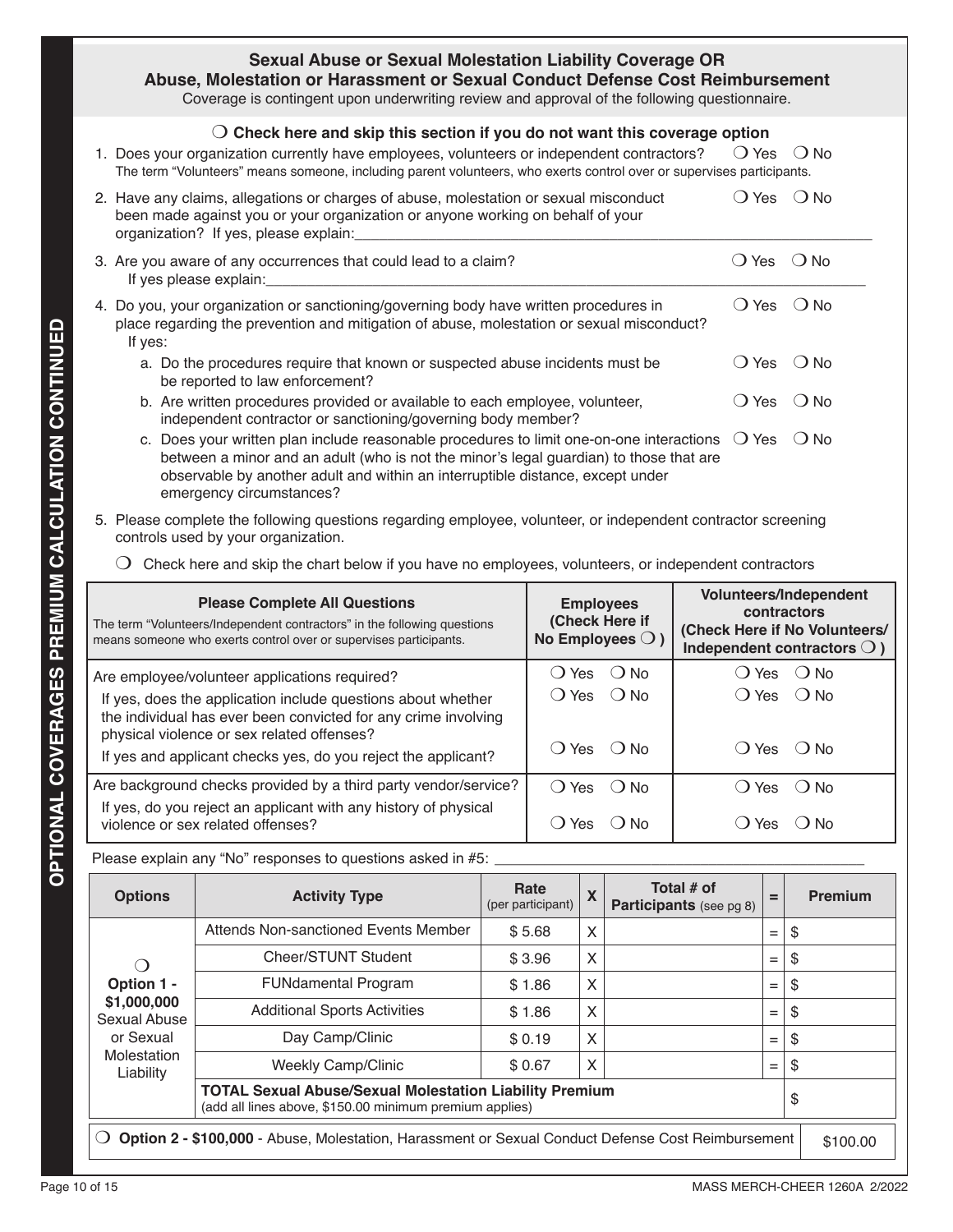# **Equipment and Contents Coverage (Inland Marine)**

m **Check here and skip this section if you do not want this coverage option** TO AVOID A CO-INSURANCE PENALTY, YOU MUST INSURE 100% OF THE REPLACEMENT COST OF YOUR EQUIPMENT AND CONTENTS FOR ALL OF YOUR LOCATIONS.

# **Step 1: Fill in the values to determine your total replacement cost amount for ALL locations**

|                                                                                    | Individually list any items with values over \$5,000                                                                                | <b>Value</b>                                                          |  |  |
|------------------------------------------------------------------------------------|-------------------------------------------------------------------------------------------------------------------------------------|-----------------------------------------------------------------------|--|--|
|                                                                                    |                                                                                                                                     |                                                                       |  |  |
|                                                                                    |                                                                                                                                     | $\frac{1}{2}$                                                         |  |  |
|                                                                                    | Provide values for categories below                                                                                                 | \$                                                                    |  |  |
|                                                                                    | (DO NOT include those values already shown above)                                                                                   |                                                                       |  |  |
|                                                                                    | Supplies & Inventory (office supplies, items held for sale)                                                                         | $\frac{1}{2}$                                                         |  |  |
|                                                                                    | Equipment & Contents (athletic equipment, electronics, furniture,                                                                   |                                                                       |  |  |
|                                                                                    | non-structural glass, phone/fax system, office contents, etc.)                                                                      |                                                                       |  |  |
|                                                                                    | Improvements & Betterments (items you have installed or altered                                                                     | \$                                                                    |  |  |
|                                                                                    | at your expense, such as flooring, mirrors, ceiling tile, window                                                                    |                                                                       |  |  |
|                                                                                    | treatments, lighting, shelving, etc.) - Receipt of purchase is required at the                                                      |                                                                       |  |  |
|                                                                                    | time of loss to show verification of purchase.                                                                                      |                                                                       |  |  |
|                                                                                    | Signs (indoor or outdoor)                                                                                                           | \$                                                                    |  |  |
|                                                                                    |                                                                                                                                     |                                                                       |  |  |
|                                                                                    |                                                                                                                                     |                                                                       |  |  |
|                                                                                    | Total replacement value for all location(s) (add all lines above)                                                                   | \$                                                                    |  |  |
|                                                                                    |                                                                                                                                     |                                                                       |  |  |
|                                                                                    | 2. Do you have a security system in place?                                                                                          | $\bigcirc$ Yes $\bigcirc$ No                                          |  |  |
|                                                                                    |                                                                                                                                     |                                                                       |  |  |
|                                                                                    | 3. Is any other operations, besides your own, or equipment of others stored in the same facility                                    |                                                                       |  |  |
|                                                                                    | in which you store your equipment?                                                                                                  | $\bigcirc$ Yes $\bigcirc$ No                                          |  |  |
|                                                                                    |                                                                                                                                     |                                                                       |  |  |
|                                                                                    | 4. Please attach a complete inventory list with values of each item                                                                 |                                                                       |  |  |
|                                                                                    |                                                                                                                                     |                                                                       |  |  |
|                                                                                    | Step 3: Calculate cost                                                                                                              |                                                                       |  |  |
|                                                                                    | (If total calculated cost is less than the minimum cost, the total cost due is the minimum cost.)                                   |                                                                       |  |  |
|                                                                                    | <b>Equipment and Contents Annual Cost</b>                                                                                           |                                                                       |  |  |
| My total replacement value is between \$1 - \$10,000 (\$250 deductible will apply) |                                                                                                                                     |                                                                       |  |  |
|                                                                                    | $$.03 \times $$ = \$                                                                                                                | \$                                                                    |  |  |
|                                                                                    | <b>Total Replacement Value</b>                                                                                                      | <b>Equipment and Contents Cost</b><br>(\$100.00 minimum cost applies) |  |  |
| $\cup$                                                                             | My total replacement value is over \$10,000                                                                                         |                                                                       |  |  |
|                                                                                    | $(\$1,000$ deductible applies to values from $\$10,001$ - $\$100,000$ and a $\$2,500$ deductible applies to values over $\$100,000$ |                                                                       |  |  |
|                                                                                    | $$.026 \times $$<br>$=$ \$                                                                                                          | \$                                                                    |  |  |
|                                                                                    | <b>Total Replacement Value</b>                                                                                                      | <b>Equipment and Contents Cost</b><br>(\$100.00 minimum cost applies) |  |  |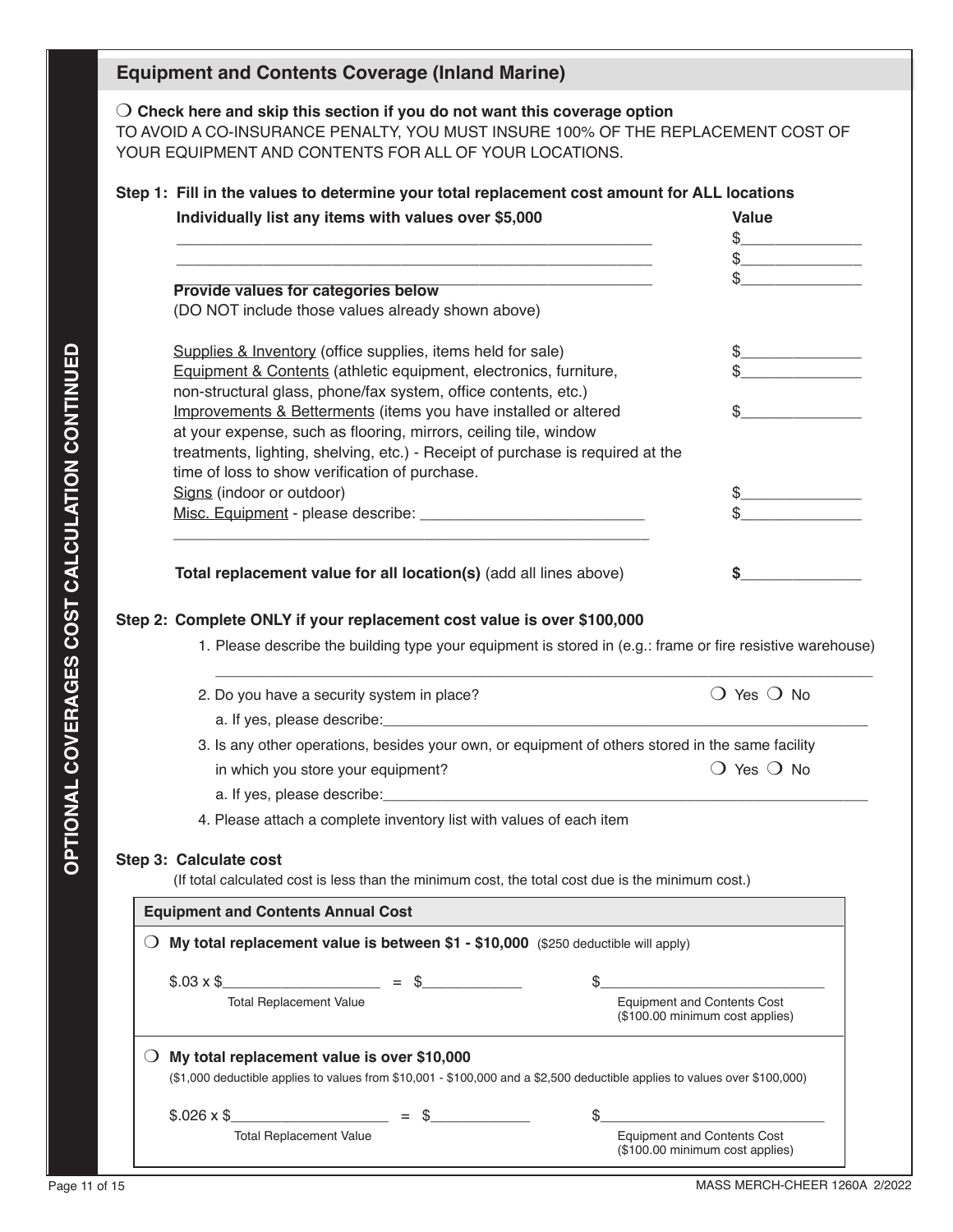| Please complete with premium total for each coverage selected or indicate coverage is not<br>needed.                                                      |            |   |
|-----------------------------------------------------------------------------------------------------------------------------------------------------------|------------|---|
| Program Cost                                                                                                                                              | S          |   |
| <b>COST SUMM</b><br><b>Subsidiary Activities Cost</b>                                                                                                     | \$         |   |
| <b>Equipment and Contents Cost</b>                                                                                                                        | \$         |   |
| Sexual Abuse/Sexual Molestation Premium (optional coverage):<br>$\bigcirc$ \$100,000 Defense Reimbursement Only OR $\bigcirc$ \$1,000,000 Liability Limit | \$         |   |
| <b>TOTAL</b><br>Subtotal Due (add all lines above)                                                                                                        | \$         | A |
| Annual Risk Purchasing Group Administration Fee (Required)                                                                                                | S<br>15.00 | B |
| <b>Total Cost Due</b> (add lines $A + B$ )                                                                                                                | \$         |   |

### **COSTS ARE 20% FULLY EARNED AND NON-REFUNDABLE/NON-TRANSFERRABLE ONCE COVERAGE BEGINS\***

### **COVERAGE IS CONTINGENT UPON RECEIPT OF PAYMENT AND A FULLY COMPLETED ENROLLMENT FORM.**

## **NO COVERAGE WILL BE DEEMED IN EFFECT UNTIL THE ACCURATE PAYMENT IS RECEIVED BY THE COMPANY OR THEIR REPRESENTATIVE.**

# **CANCELLATIONS/CHANGES CAN ONLY BE MADE BY THE NAMED INSURED.**

\*See page 4. Sexual Abuse/Sexual Molestation options are 100% fully earned at inception.

COVERAGE EXCLUSIONS **COVERAGE EXCLUSIONS** The following exclusions are contained in the commercial general liability coverage provided by this program. Abuse, molestation, harassment or sexual conduct (unless reviewed and approved by us); Aircraft/hot air balloon; Airport; Amusement devices (the ownership, operation, maintenance or use of: any mechanical or non-mechanical ride, slide, or water slide, any inflatable recreational device, any bungee operation or equipment or dunk tank. Amusement devices do not include any video or computer games or any device that is specifically designed for the training or instruction of the activity for which you are enrolled.); Animals (injury or death to, or injury, death or property damage caused by any animal owned, rented or hired by you); Asbestos; Aerial silks exceeding 5 ft in height; Circus skills training: Climbing walls exceeding ten (10) feet in height with no safety harness system (unless reviewed and approved by us); Childcare/babysitting services; Commercial general liability standard exclusions (CG0001 04/13 edition); Communicable diseases; Employment-related practices; Fireworks; Fungi or bacteria; Haunted attractions; Lead; Nuclear energy liability; Parkour, ninja, urban/extreme gymnastics, tricking, free-running and/or similar type activities/programs; Performer (Injury or death to any performer or entertainer during any activity, event or exhibition including but not limited to any stunt, concert, show or theatrical event. This exclusion does not apply to participants in any activity, event or exhibtion that are part of the designated operation for which you are enrolled); Pollution; Rodeos; Saddle animals; Snowmobile; Swimming pools (unless reviewed and approved by program administrator); Saunas, steam rooms, jacuzzis, hot tubs, whirlpools or spas; Transportation of athletes/participants; Those operations listed as ineligible: Gym operations that provide instruction using gymnastics apparatus (bars, beam, vault, etc), Competition and event organizers, College or university cheer squads.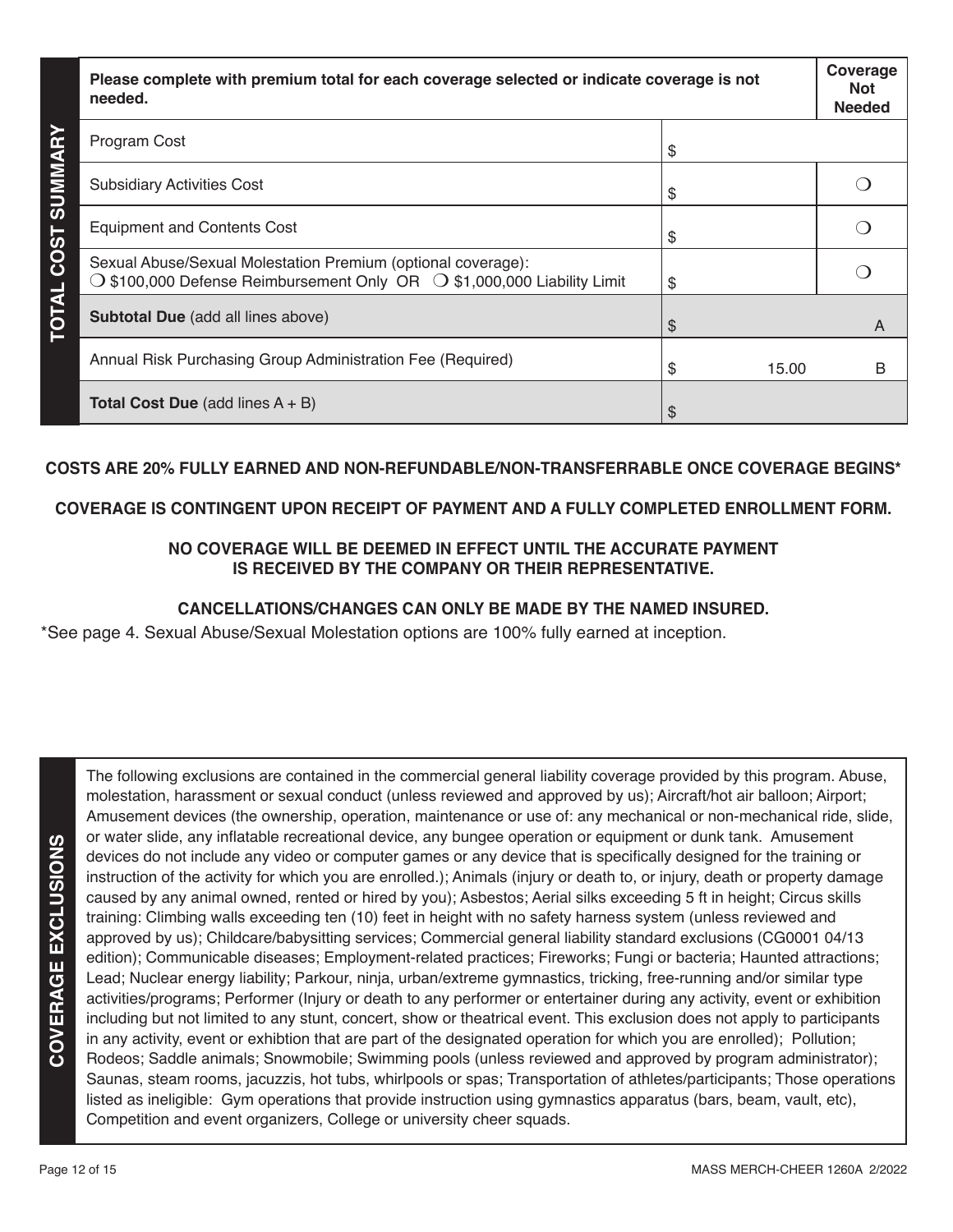### **Applicable in AL**

Any person who knowingly presents a false or fraudulent claim for payment of a loss or benefit or who knowingly presents false information in an application for insurance is guilty of a crime and may be subject to restitution fines or confinement in prison, or any combination thereof.

#### **Applicable in AR, LA, MD, RI and WV**

Any person who knowingly (or willfully)\* presents a false or fraudulent claim for payment of a loss or benefit or knowingly (or willfully)\* presents false information in an application for insurance is guilty of a crime and may be subject to fines and confinement in prison. \*Applies in MD Only.

#### **Applicable in CO**

It is unlawful to knowingly provide false, incomplete, or misleading facts or information to an insurance company for the purpose of defrauding or attempting to defraud the company. Penalties may include imprisonment, fines, denial of insurance and civil damages. Any insurance company or agent of an insurance company who knowingly provides false, incomplete, or misleading facts or information to a policyholder or claimant for the purpose of defrauding or attempting to defraud the policyholder or claimant with regard to a settlement or award payable from insurance proceeds shall be reported to the Colorado Division of Insurance within the Department of Regulatory Agencies.

#### **Applicable in DC**

WARNING: It is a crime to provide false or misleading information to an insurer for the purpose of defrauding the insurer or any other person. Penalties include imprisonment and/or fines. In addition, an insurer may deny insurance benefits if false information materially related to a claim was provided by the applicant.

#### **Applicable in FL**

Any person who knowingly and with intent to injure, defraud, or deceive any insurer files a statement of claim or an application containing any false, incomplete, or misleading information is guilty of a felony of the third degree.

#### **Applicable in KY**

Any person who knowingly and with intent to defraud any insurance company or other person files an application for insurance containing any materially false information or conceals, for the purpose of misleading, information concerning any fact material thereto commits a fraudulent insurance act, which is a crime.

#### **Applicable in ME, TN, and WA**

It is a crime to knowingly provide false, incomplete or misleading information to an insurance company for the purpose of defrauding the company. Penalties (may)\* include imprisonment, fines and denial of insurance benefits. \*Applies in ME Only.

#### **Applicable in NM**

Any person who knowingly presents a false or fraudulent claim for payment of a loss or benefit or knowingly presents false information in an application for insurance is guilty of a crime and may be subject to civil fines and criminal penalties.

#### **Applicable in NJ**

Any person who includes any false or misleading information on an application for an insurance policy is subject to criminal and civil penalties.

#### **Applicable in NY**

Any person who knowingly and with intent to defraud any insurance company or other person files an application for insurance or statement of claim containing any materially false information, or conceals for the purpose of misleading, information concerning any fact material thereto commits a fraudulent insurance act, which is a crime, and shall also be subject to a civil penalty not to exceed five thousand dollars and the stated value of the claim for each such violation.

#### **Applicable in OH**

Any person who, with intent to defraud or knowing that he is facilitating a fraud against an insurer, submits an application or files a claim containing a false or deceptive statement is guilty of insurance fraud.

#### **Applicable in OK**

WARNING: Any person who knowingly, and with intent to injure, defraud or deceive any insurer, makes any claim for the proceeds of an insurance policy containing any false, incomplete or misleading information is guilty of a felony.

#### **Applicable in PA**

Any person who knowingly and with intent to defraud any insurance company or other person files an application for insurance or statement of claim containing any materially false information or conceals for the purpose of misleading, information concerning any fact material thereto commits a fraudulent insurance act, which is a crime and subjects such person to criminal and civil penalties.

#### **Applicable in OR**

Any person who knowingly and with intent to defraud or solicit another to defraud the insurer by submitting an application containing a false statement as to any material fact may be violating state law.

#### **Applicable in VA**

It is a crime to knowingly provide false, incomplete or misleading information to an insurance company for the purpose of defrauding the company. Penalties include imprisonment, fines and denial of benefits.

FRAUD APPS (2019/11)

I understand that the insurance company, in determining whether to provide insurance coverage, will rely on the information contained in this form and all other information being submitted. I hereby warrant, represent and confirm that, to the best of my knowledge, all information provided is complete, true and correct.

|                 |                                                                                                                                                                                                                                                                                                                                             | imonnation contained in this form and all other imonnation being submitted. Thereby warrant, represent and commitmat,<br>to the best of my knowledge, all information provided is complete, true and correct.                  |                               |  |
|-----------------|---------------------------------------------------------------------------------------------------------------------------------------------------------------------------------------------------------------------------------------------------------------------------------------------------------------------------------------------|--------------------------------------------------------------------------------------------------------------------------------------------------------------------------------------------------------------------------------|-------------------------------|--|
| <b>STATEMEN</b> | am aware that the insurance company expects accurate reporting for my premium calculation. I understand that my<br>books and records may be examined or audited by the insurance company at any time during the coverage period and up<br>to three years thereafter. Intentional misrepresentation or misreporting may jeopardize coverage. |                                                                                                                                                                                                                                |                               |  |
|                 | I further acknowledge that I have reviewed all information provided with this enrollment form and understand the<br>exclusions which apply, as well as the activities and operations for which coverage is not provided.                                                                                                                    |                                                                                                                                                                                                                                |                               |  |
| <b>WARRAN</b>   |                                                                                                                                                                                                                                                                                                                                             | Applicant signature: XXXVIII Services Applicant Signature:                                                                                                                                                                     |                               |  |
|                 |                                                                                                                                                                                                                                                                                                                                             | Title: The contract of the contract of the contract of the contract of the contract of the contract of the contract of the contract of the contract of the contract of the contract of the contract of the contract of the con |                               |  |
|                 |                                                                                                                                                                                                                                                                                                                                             |                                                                                                                                                                                                                                |                               |  |
|                 | Page 13 of 15                                                                                                                                                                                                                                                                                                                               | Copyright © 2021 K&K Insurance Group, Inc. All Rights Reserved.                                                                                                                                                                | MASS MERCH-CHEER 1260A 2/2022 |  |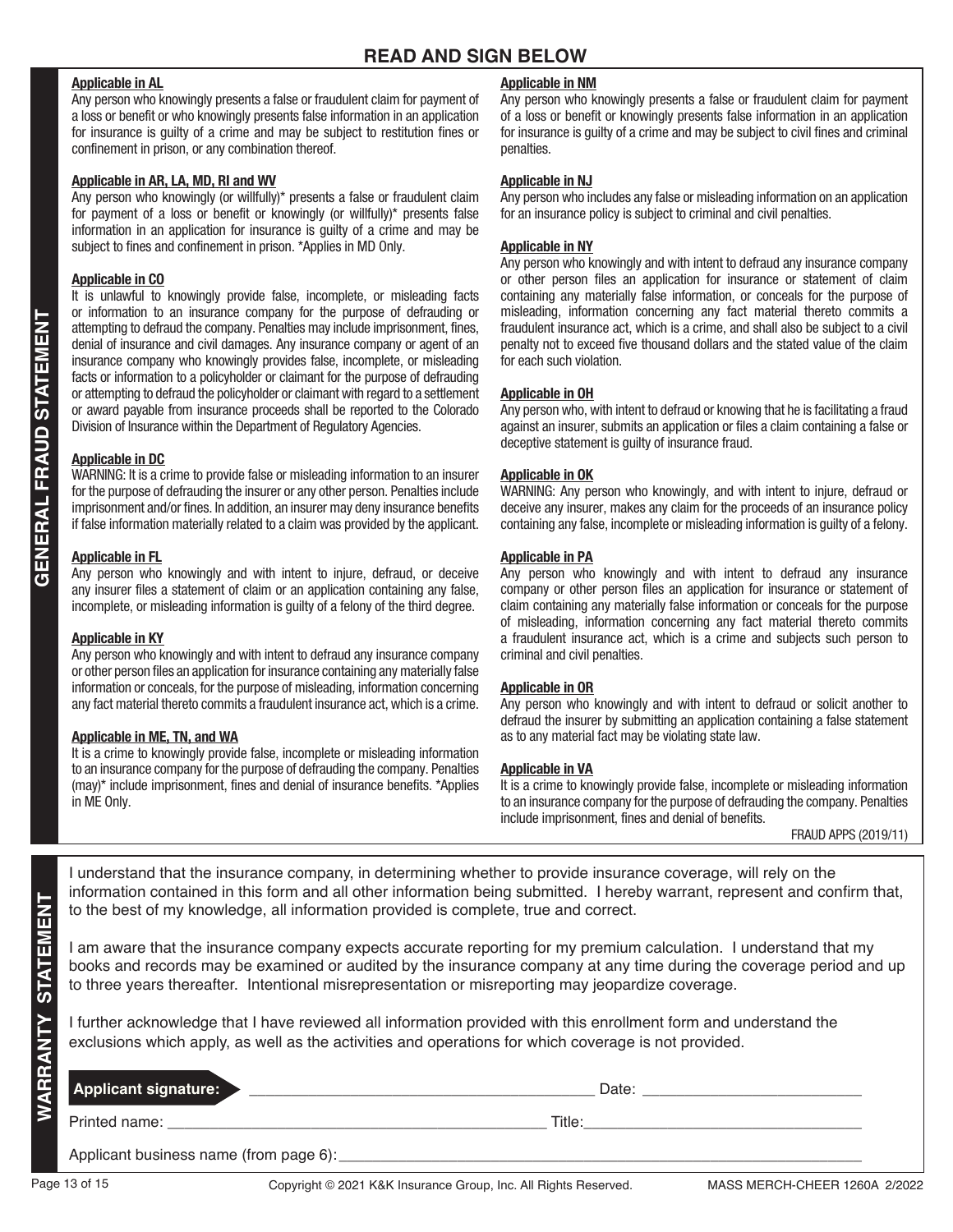# **Electronic Disclosure and Consent PLEASE READ AND COMPLETE #9 BELOW.**

### **Electronic Signature Disclosure and Consent**

The Electronic Signatures in Global and National Commerce Act (15 U.S.C. § 7001, et seq.) provides that a signature, contract or other record may not be denied legal effect, validity or enforceability solely because it is in electronic form or because an electronic signature was used in a transaction.

Insight Risk Management (Insight), whether on its own behalf, and/or on behalf of an insurer and/or third parties, may utilize the internet, email, cloud services, digital storage, digital media or similar electronic means to transmit Policy Documents to its clients. This Agreement informs you of your rights when we are delivering and you are receiving such documents from us electronically.

By agreeing to proceed with this transaction, you acknowledge and consent to the following:

- 1. I hereby voluntarily consent to proceeding with this transaction, and all subsequent actions related to this transaction, electronically.
- **Payer and the forest consent in this property of the the method frequency is that in the provides a method from the method frequencies of the method frequency in the method frequency of the method frequency and the provid** 2. I understand that further documents relating to this insurance purchased through Insight, including but not limited to correspondence, communications, confirmations, requests for premium payments and policy documents, may, to the extent permitted by law, be transmitted by electronic means to me, including by e-mail sent to the e-mail address I have provided as part of this transaction and/or my on-line registration. I consent to such documents being provided to me electronically.
	- 3. Notwithstanding paragraph 2, any notice of cancellation shall be sent to me by mailing to the address I have provided as part of my registration and/or application for insurance, or to such other address for which I have provided notice pursuant to the terms of the policy.
	- 4. Any change or revision to the e-mail address or other electronic contact information which I have provided as part of this transaction and/or my on-line registration process shall be requested by me by faxing, emailing or by mailing a written notice to: Insight Risk Management; 7200 Goodlett Farms Parkway, Cordova, TN 38016.
	- 5. I understand that I have the right to obtain a paper copy of any electronic record provided to me pursuant to this transaction or any subsequent transaction involving my coverage by mailing a written request to the address provided in paragraph 4.
	- 6. In order to access the electronic records provided, the following hardware and software are required: (a) a personal computer or other device through which Internet access is available, (b) an Internet connection, (c) an e-mail account with an Internet service provider, and (d) Adobe Acrobat Reader.
	- 7. I understand that I have the right and option to withdraw my consent to the receipt of further electronic documents at any time, by faxing, emailing or mailing a written address provided in paragraph 4. By withdrawing my consent to electronic delivery of documents I understand that I will receive a paper copy of future policy documentation.
	- 8. Information relating to this transaction is subject to the terms of our privacy statement, a copy of which is provided at https://irmllc.com/privacy-statement/.
	- 9. DOCUMENT DELIVERY. After this enrollment form is approved, you will receive a certificate of insurance showing evidence that coverage has been bound. When submitted through an insurance agent or broker, this coverage document will only be delivered to them. Additional certificate requests will be issued to the same person. Providing an email address in this application will be deemed consent to us to deliver documents and communication to you electronically.

If you **DO NOT** want to be emailed please check here and select your preferred method of document delivery.  $\bigcirc$ 

| ⊢ax to:             | attn: |  |
|---------------------|-------|--|
| $\bigcirc$ Mail to: | attn: |  |
|                     |       |  |